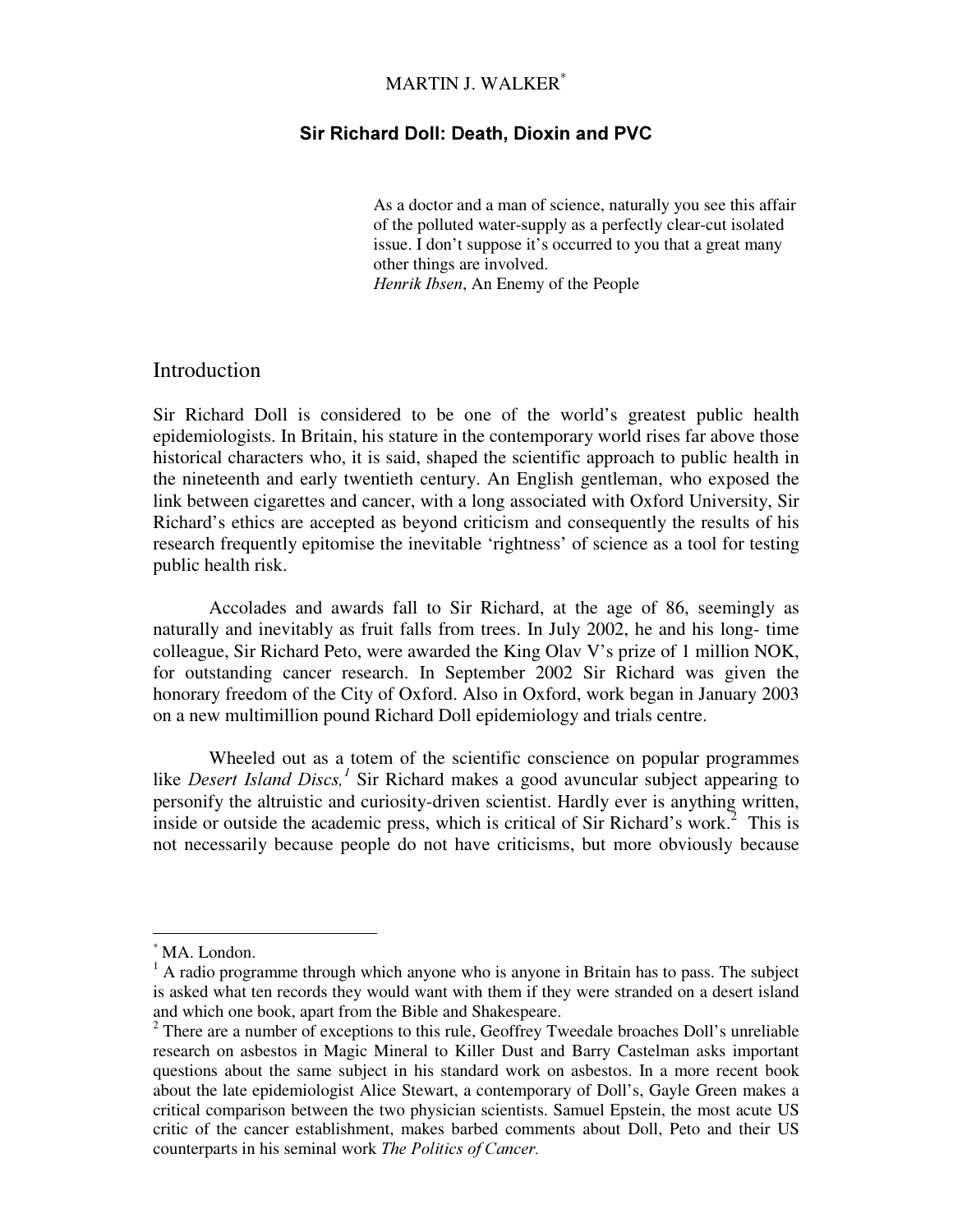they do not have the power to make their criticisms public and, anyway, English critics are kept in constant thrall by the English disease of libel.<sup>3</sup>

In a recent interview with James Wilkinson for *intouch*, Sir Richard is introduced as being 'amongst the first to identify the dangers of smoking, asbestos, and low levels of radiation; the risk of birth control pills; and the role of diet in cancer and other diseases'.<sup>4</sup> If this summary description of his record as a public health epidemiologist were even superficially correct, why would anyone wish to be critical of Sir Richard's work?

Sir Richard Doll is principally known for his finding, in the 1960s, that lung cancer can be related to cigarette smoking.<sup>5, 6</sup>It is mainly on the basis of this work, that Sir Richard's reputation as a scientist defending the public interest advanced. However, Sir Richard is not 'a man of the people'; he has rarely, if ever, taken up any public issues or challenged vested interests and has never been involved in any campaigns where communities considered that their health was under threat from powerful parties.<sup>7</sup> In fact the opposite is the case, for the greater part of his

<sup>5</sup> Although Sir Richard's survey of Doctors provided some of the first proof, the view that smoking tobacco and cancer were linked, had been expressed by doctors, researchers and writers since the nineteenth century for example, here are a couple of citations: Frederick Hoffman, Third and Fourth Quarterly Report of the San Francisco Cancer Survey (Prudential Press, 1925) and the 1928 summary thereof by Drs. Herbert L. Lombard and Carl B. Doering, in 'Cancer Studies: Habits, Characteristics and Environment of Individuals with and without Cancer,' New England Journal of Medicine 198 (10): 481-487 (April 26, 1928). The tobaccocancer link was already sufficiently known in America to be the subject of commentary by a lay author in 1885, under the pseudonym of Meta Lander. She wrote *The Tobacco Problem*, 6th ed. (Boston: Lee and Shepard Pub. 1885), discussing tobacco and cancer. (Leroy J. Pletten, Ph.D. The Crime Prevention Group. Priorities ASCH Magazine, Volume 12, 1 2000) <sup>6</sup> In The Woman Who knew Too Much, Alice Stewart tells the author how Doll came to work on the smoking study in 1947: "Stewart does feel that Doll was exceptionally lucky to be in the right place at the right time … 'Dr Percy Stocks had been studying the rising rate of lung cancer and had called a meeting at the Medical Research Council; he had a hunch that the cause was smoking. We went round the table at the meeting and all these experts gave their reasons why they didn't think that smoking was the problem. Nobody wanted to do this survey, and everyone was saying that it wasn't necessary ... It came to Bradford Hill as a sort of last resort, who said, 'Right, well it looks like we' ve got to do something. I' ve got a young man in my office', and he gave the study to Doll''.

 $<sup>7</sup>$  An interesting comparison is drawn between Sir Richard Doll and the late Professor Alice</sup> Stewart, by Gayle Greene in her book The Woman Who Knew Too Much (University of Michigan Press 1999). Alice Stewart undoubtedly one of the most important epidemiologists of her generation, was at Oxford during the same period as Doll. She supported the campaigns of families against low-level radiation on behalf of their children who had contracted luekemia, she also supported Friends of the Earth and other environmental campaigns. Gayle

 $3$  When I wrote a critical piece for the *Ecologist* about the work of Sir Richard, I was immediately visited by a solicitors letter which pointed out the errors of my way. Some years later I was the subject of a short article, in a well known public health journal, by Sir Richard, headed  $A$  defamatory article by Martin J Walker. The piece which I wrote for the Ecologist was later included by Professor Samuel Epstein in his The Politics of Cancer.

 $4$  As always, the devil is in the detail, in most these mentioned areas there are serious criticisms of Sir Richard's work and in relation to low level radiation the statement appears to be definitely incorrect. Sir Richard has always been of the opinion that man made low level radiation has no adverse effects on health.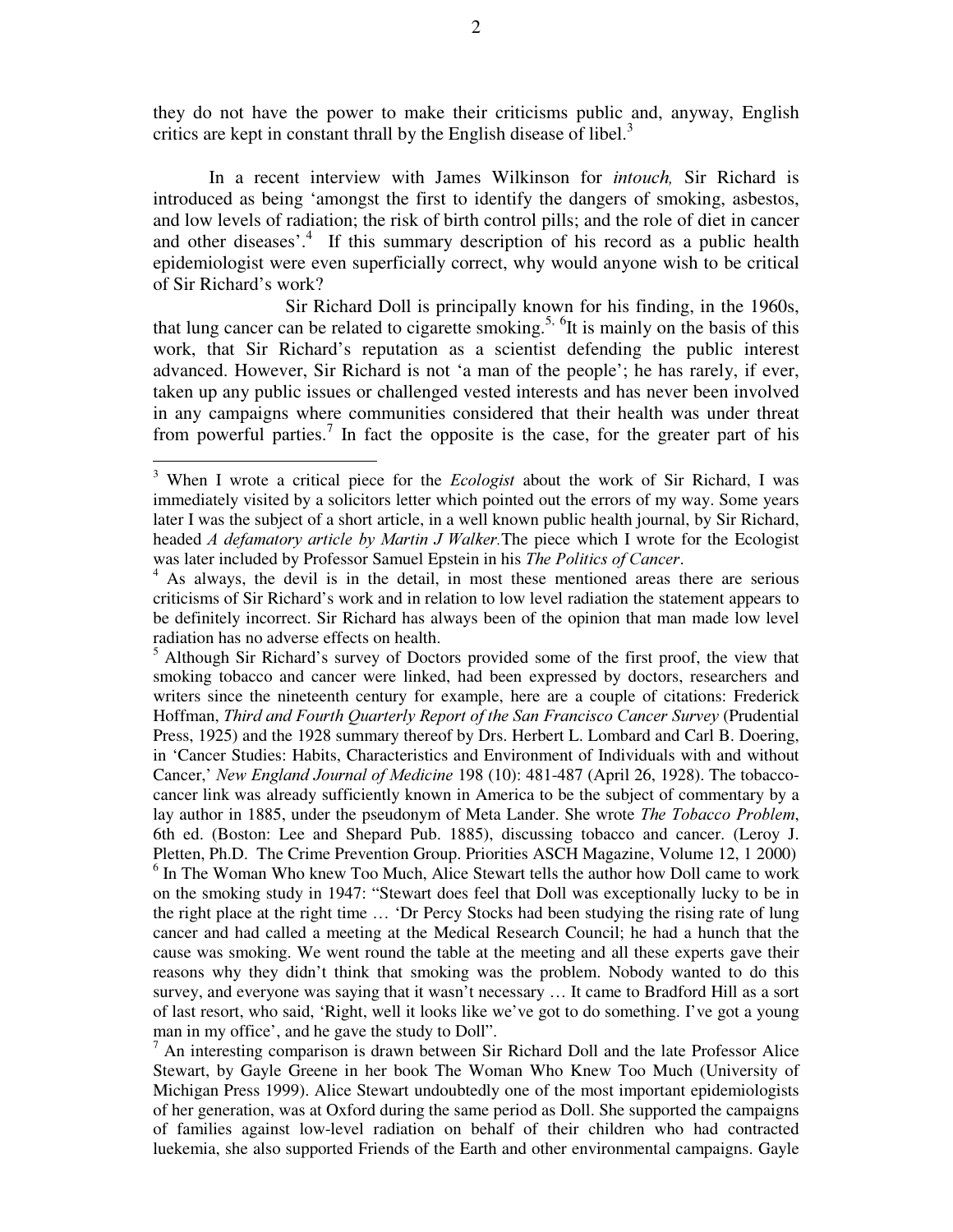working life, Sir Richard has worked almost entirely for industrial corporations, in defence of their products and processes. Some of his cancer research work was funded by corporations at whom other scientists have pointed the finger as polluters, and much of his work for the British cancer charities has involved organising drug trials, paid for by pharmaceutical companies.<sup>8</sup>

Without actually carrying out extensive studies, Sir Richard has dismissed a number of contentious pollutants, such as pesticides and exhaust particulates, as co-factors in the cause of cancer and he has stated his case quite forcefully in favour of industry and against environmentalists.<sup>9</sup> He has never made any secret of the fact that he has been funded by industry for specific research projects. His position on industry funding appears to have been that it was not possible for the source of funding to affect his research.<sup>10</sup>

Sir Richard's epidemiological reviews and his personal views have lead to published opinions that there is little or no connection between nuclear power and childhood leukaemia; little or no connection between vinyl chloride and any other form of cancer apart from liver angiosarcoma; little or no connection between power lines and cancer; little or no danger from lead in petrol or fluoride in drinking water, little or no connection between asbestos beyond the point of production and asbestosis, and little or no health damage caused by dioxin. In *at least three* of these instances, lead in petrol, asbestos beyond production and dioxin, social policy in some countries has found his conclusions and those of like-minded scientists seriously wanting.

In 1986, Sir Richard gave evidence in Spain that poor quality polluted olive oil was entirely responsible for an outbreak of ill health and deaths. Spanish epidemiologists, who had concluded that pesticides were the most probable cause, 'resigned' their government posts. Like other industry -funded scientists, Sir Richard has personally criticised other researchers whose work has been critical of industrial products.<sup>11</sup>

says in a comparison between Doll and Stewart, 'Alice doesn't see why she and Doll couldn't have been working together all these years, and it is difficult to see why they weren't, since they had such similar backgrounds and concerns. Both strated out as physicians; both changed subjects after the war, moving into epidemiology before it was called epidemiology; both had left-wing political views that drew them to social medicine. Both made major discoveries in the fifties that helped shape epidemiology so it came to include chronic as well as infectious diseases. They both moved in Oxbridge circles, attended the same metteings, were on the same editorial boards. But one went on to fame and the other to obscurity' .

<sup>&</sup>lt;sup>8</sup> In 1995, Doll was the monitor on the ISIS 4 trials, which was funded to the tune of £6 million by a drug company. The trial was called off because of the unaccountable number of deaths caused in the control group.

 $9$  Daily Mail. June  $3<sup>rd</sup>$  1992, 'Doll ends this article, written at the time of the Rio Summit, warning that we must stop environmentalists whom he describes as the "anti-science mafia", from "hijacking" the Rio summit. [cited in, Walker M J, Sir Richard Doll: A Questionable Pillar of the Cancer Establishment, The Ecologist. Vol 28, 2, 1998]

<sup>&</sup>lt;sup>10</sup> In 1993, Doll wrote to Cumbrians Opposed to a Radioactive Environment (CORE) after it had criticised the UK Co-ordinating Committee on Cancer Research, (UKCCR) receipt of £6m used in a study headed by Doll, 'To imply that the UK CCR was in some way under the influence of the nuclear industry … this is certainly untrue'

 $11$  Most notably Lennard Hardell, see later in this article.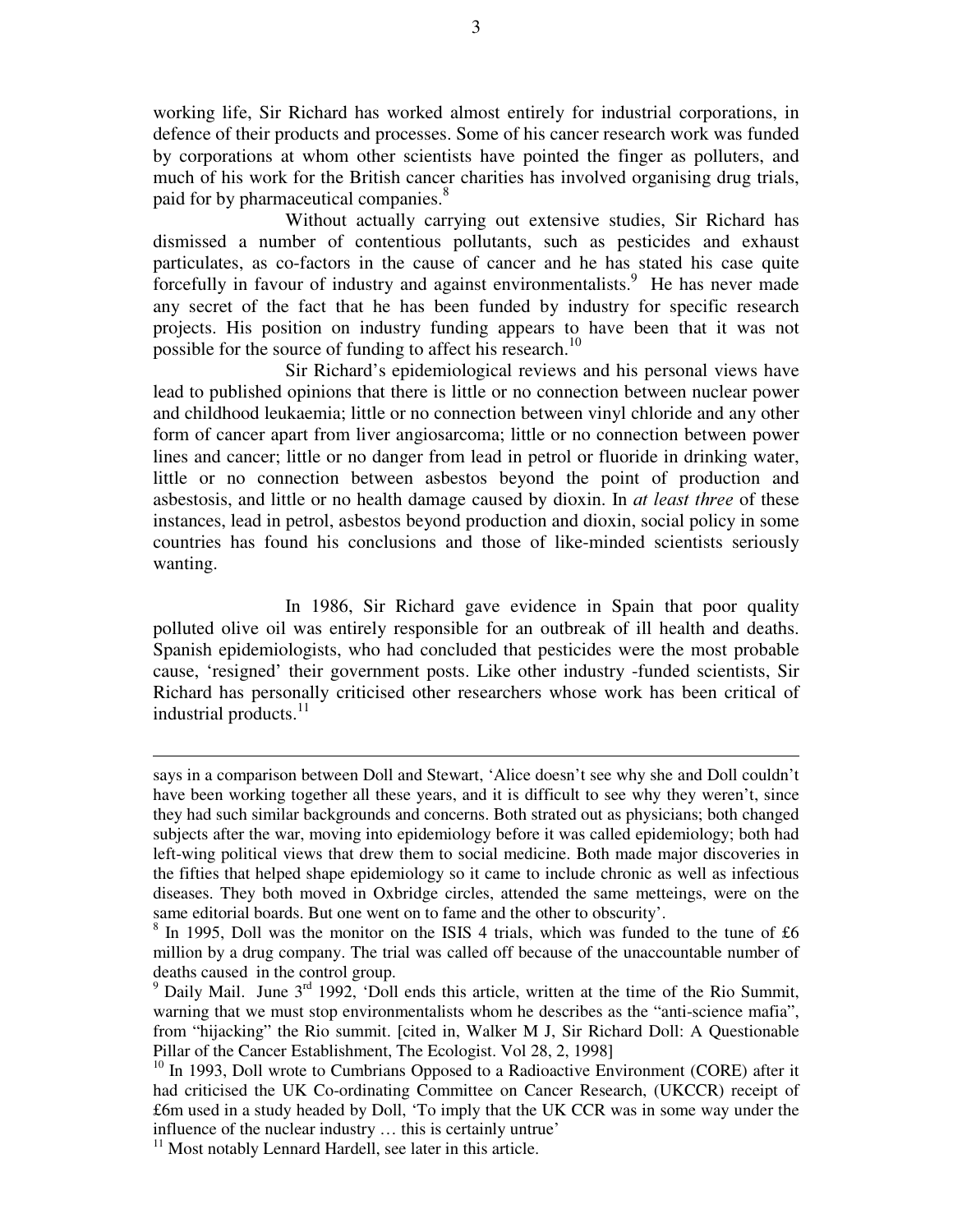In the battle between academic and industry-funded epidemiology, Sir Richard Doll has stood steadfastly in favour of the development of industry funding and against the general idea of investigations being carried out by either lay bodies or public sector institutions. In the eighties he played a part in setting up the research programme of the CIIT and was given an award by the organisation in 1992.<sup>12</sup>

In 1972, Sir Richard became Master of Green College Oxford, a new College of Oxford University, which, despite its confusing name, had the principal objective of bringing together students of epidemiology and industry. In his retirement, Sir Richard became a member of the Advisory Council of the American Council for Science and Health, which, frequently funded by Monsanto and other chemical companies, promotes industry and gives the seal of approval to chemicals which have been linked to ill-health by other scientists.

This essay analyses one particular research intervention made by Sir Richard during the 1980s: a research review of the health effects of vinyl chloride on workers, carried out for the American Chemical Manufacturers Association. I have tried to describe, in some detail, the variables which might affect what has come to be known as 'conflict interests' in this case. I argue what I consider to be the most logical case, that the general climate surrounding industry-funded research, especially in the Chemical Industry, and particularly at Monsanto, and especially during the nineteen seventies and eighties, suggests that industry organises its research in such a way that it is mainly uncritical of their products and processes. Further, in certain circumstances, it defends or manipulates evidence of toxic substances, to the detriment of the public, in order to assure profits.

Finding where individual scientists fit into industry machinations, especially in a society, the ethos of which is secretive and defends powerful interests against public knowledge, is difficult. I have relied to a great extent, in my criticisms of Sir Richard's role in this particular case, on what might be called circumstantial evidence, or less value-laden, 'similar fact evidence'. I have tried to take this particular work of Sir Richard's out of the constraints of its academic discipline, and place it in the industrial, PR and propaganda culture, which more realistically describes the public face of contentious industries. I have allowed reflections and information on the chemical industries covert tactics, to extend beyond vinyl chloride and beyond the exact period of Sir Richard's review. This looseness of method is necessary, I think, in order to show clearly that chemical companies and academics

<sup>&</sup>lt;sup>12</sup> Industry, especially the chemical industry hoped that CIIT would gradually siphon off epidemiological research from the Universities and bring it under their control. Established in 1976 as the Chemical Industry Institute of Toxicology, in 2001, the organisation changed its name to CIIT, Centers for Health Research. Appearing to operate like one of the National Institutes for Health, it was cited by its President William F. Greenlee as " positioned to become one of the pre-eminent environmental and human health research institutes with a global role in benefiting the public," CIIT is wholly funded by the Chemical Industry for whom it carries out research. Funded initially by the American Chemistry Council Long Range Research Initiative (LRRI), backers now include government agencies, and corporate clients while its member companies include: Bayer, BASF, Chevron, Dow, Du Pont, Kodak, Exxon, Novartis and GEC.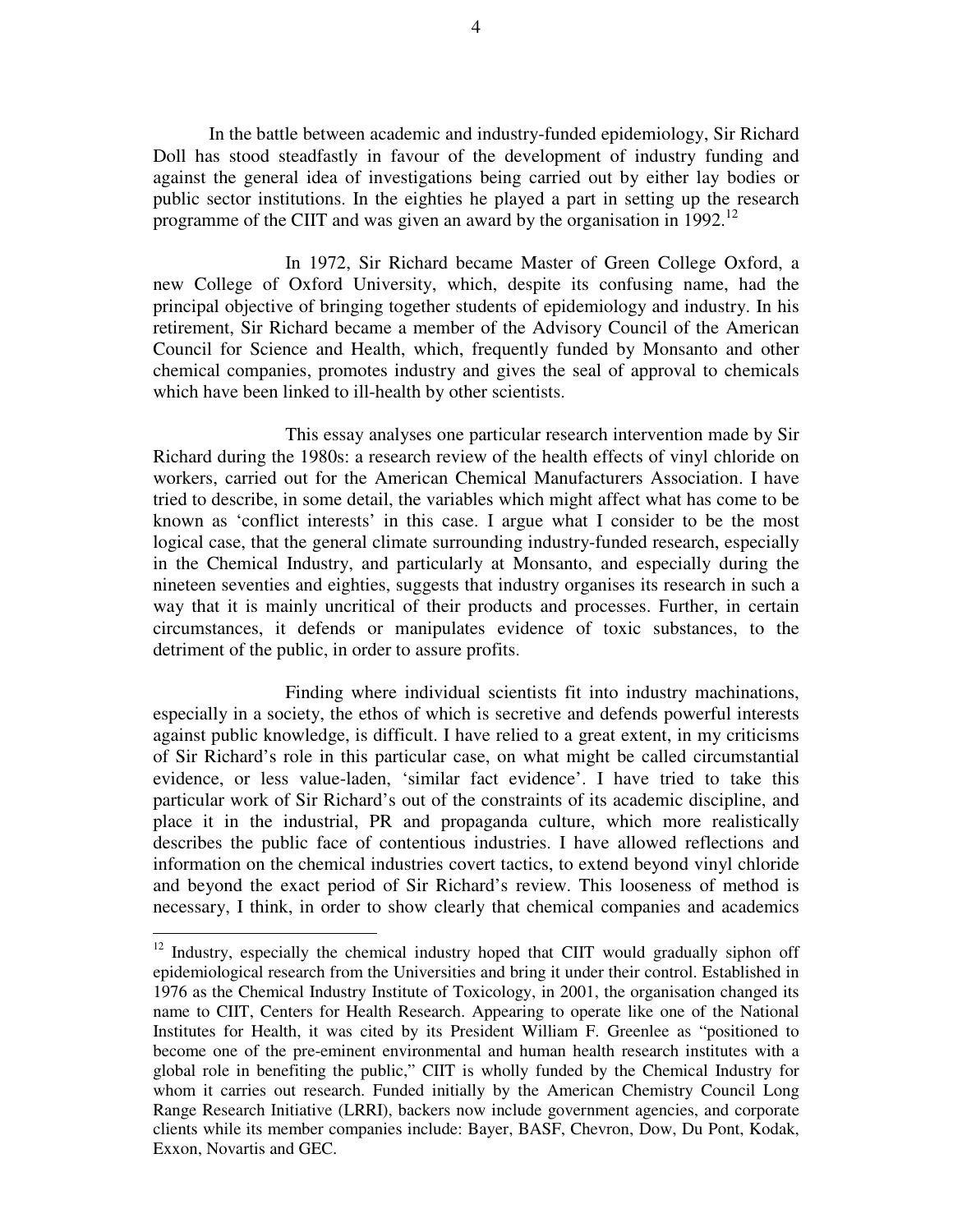have worked to a strategy for decades, a strategy within which Sir Richard Doll, either consciously or unconsciously, has played an important role.

# Epidemiology and Industry

There are literally hundreds of disputed chemicals produced in developed countries. Some of them are suspected carcinogens, while others are considered mutagenic, and still others just make you seriously ill. These chemicals overshadow the lives of thousands of workers, consumers and citizens. According to an article in the Journal of the American Medical Association, each year some 60,000 deaths in America could be attributable to toxic agents, with half of these being cancer deaths caused by synthetic chemicals. Worldwide, according to a Cornell University study, environmental pollution and degradation are responsible for 40 percent of deaths.<sup>13</sup>.

Increasingly in the post-industrial period, everything and everybody has its price, its purpose and its market. A terrible utilitarianism has infected European social and intellectual life. A whole series of agencies and organisations have grown up, apparently to mediate the discourse between academia and industry, between consumers and the risks they take, in reality these agencies only propose and pursue industry's agenda. The advent of these organisations has obscured the singular and major difference, which exists and has been recognised, between industry and academia over the last century; industries collapse if they fail to be consistently profitable.

At the centre of this conflict between industry, its workers and the consumers of its produce is the Epidemiologist. Epidemiology is the science of cause, especially in relation to illness. By investigating the social, personal and biological context of illnesses, epidemiologists hope to uncover how they develop or are passed between people. In theory, armed with this information the public health policy maker regulates to curtail the illness or public health threat. Over the last half century (and more in certain industries), however, and especially since the return to privatised production, some of the most renowned European and American epidemiologists have been employed by industry to refute, rather than deduce, the chemical and environmental causes of illness.

These epidemiologists are, at the heart of democracy, defining and re-defining what risk to the population's health, society and particularly industry, can live with. Strategic decisions about the production of power, transport, the direction of production in strategic industries and the acceptable death rate of workers are often decided, not by the people or even their political representatives, but by epidemiologists funded by industry.

In the main, the early epidemiologists were either independent scientists or scientists working for public institutions. However, as the lines of demarcation between industry and citizen began to harden in the sixties, it became

<sup>&</sup>lt;sup>13</sup> October 1998 Bioscience, David Pimentel et al. Cornell University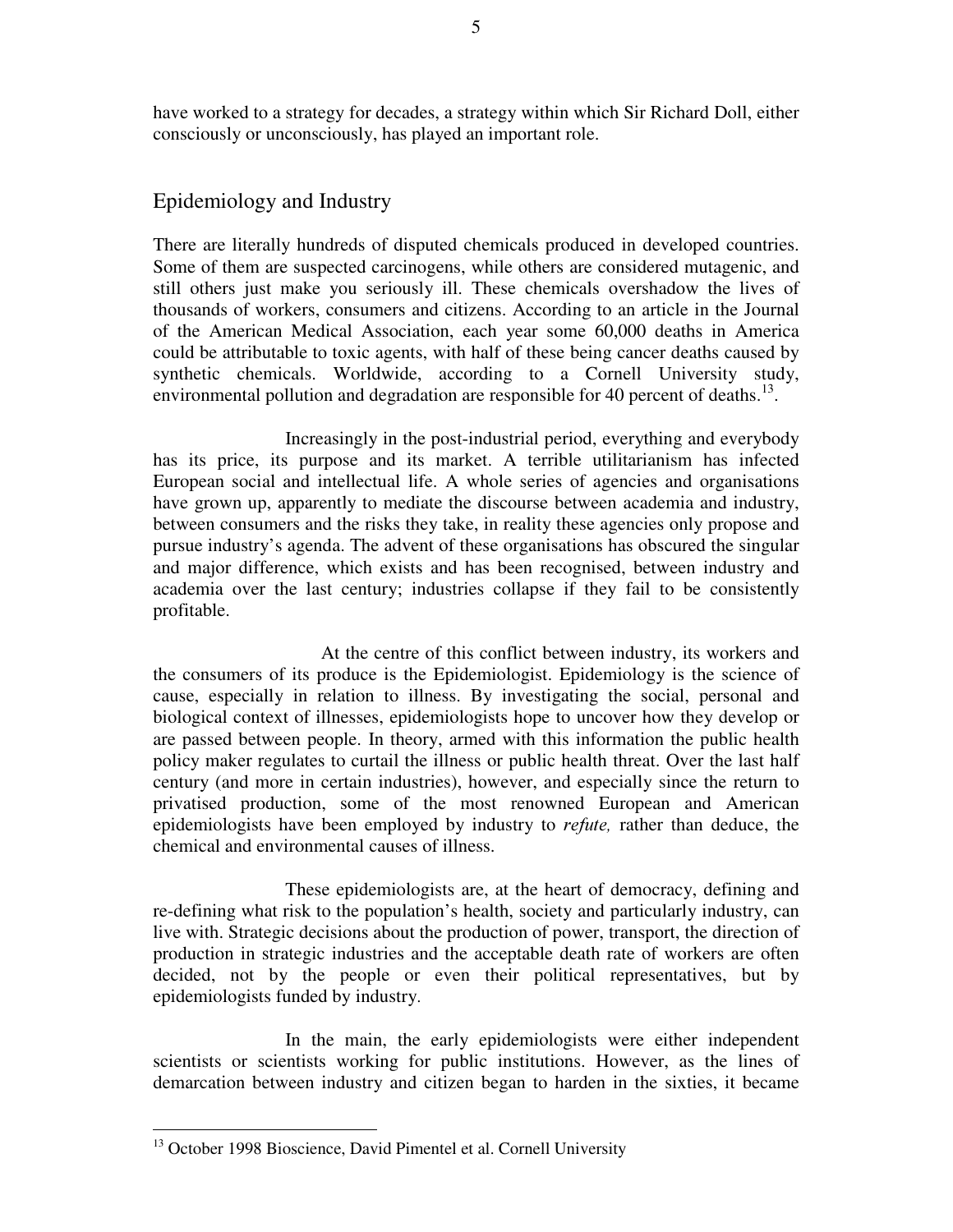evident that research into the public health effects of such things as pesticides, for example, would bring independent scientists into head-on collision with industry.

In the nineteen-sixties, industry began to take the tiller and Epidemiologists were invited by company medical officers to study the health conditions of illness in factories. In 1953, not long after publishing his first paper with Bradford Hill<sup>14</sup> on smoking and lung cancer<sup>15</sup>, Doll accepted an invitation from the Medical Officer for Turner and Newall, the asbestos producers, to measure the dangers of asbestos fibres inside their principal factory. After beginning work for Turner and Newall, Doll was invited by the Medical Officer of ICI to work for them on the records of angiosarcoma of the liver, a rare disease affecting men who worked with vinyl chloride.

## Vinyl Chloride

Vinyl chloride monomer (VCM), a soft plastic, was first invented in France in 1835. In 1929, researchers at Goodrich found uses for the plastic, particularly in the car industry. The production of vinyl chloride had a considerable impact on the US economy, reducing dependence on rubber. By 1945, US and European production had reached 50,000 tons. This increased massively over the next fifty years, from 220 thousand tons per year in 1950 to 26 million in 2000. PVC is now the second most used plastic in the world. Sixty per cent of the 30 billion pounds produced worldwide is used in the construction industry.

Fourteen out of fifteen plants in North America manufacturing VCM are in Louisiana and Texas.<sup>16</sup> These plants release approximately 8 million pounds of pollution annually.<sup>17</sup> They operate among more than 130 oil refineries, petrochemical plants, and other industries clustered along an 85-mile stretch of the Mississippi River between New Orleans and Baton Rouge, infamously known as "Cancer Alley".

# 1959 – 1975 An Industry in Denial<sup>18</sup>

As early as 1958, the Dow Chemical Company was discreetly testing vinyl chloride on animals to find out whether it was a health threat to workers. The company recorded adverse liver effects. In a 1959 letter, one Dow scientist, writing to B.F. Goodrich's hygiene director, concluded that vinyl chloride could produce 'rather appreciable injury' among workers routinely exposed to the then voluntary standard

 $14$  This study had been begun by the Medical Research Council in 1947.

<sup>&</sup>lt;sup>15</sup> Bradford Hill A, Doll R. 1950 Smoking and carcinoma of the lung. BMJ 1950; ii, 1271.

<sup>&</sup>lt;sup>16</sup> Thornton, Joe, *Dioxin: From Cradle to Grave*, Greenpeace USA, 1997, p. 49.

Georgia Gulf Annual Report (SEC Form 10-K)

<sup>&</sup>lt;sup>17</sup> Analysis of Financial Condition and Results of Operations, Mar. 29, 2000.

U.S. Environmental Protection Agency. Toxic Release Inventory, 1997.

 $18$  This part of the article is based upon articles put together on the internet, by the Chemical Industry Archive. Jim Morrison's brilliant and lengthy reporting in the Houston Chronicle and Bill Myers television programme *Trade Secrets*. In turn all these sources have drawn from the documents revealed in the Ross v. Conoco case.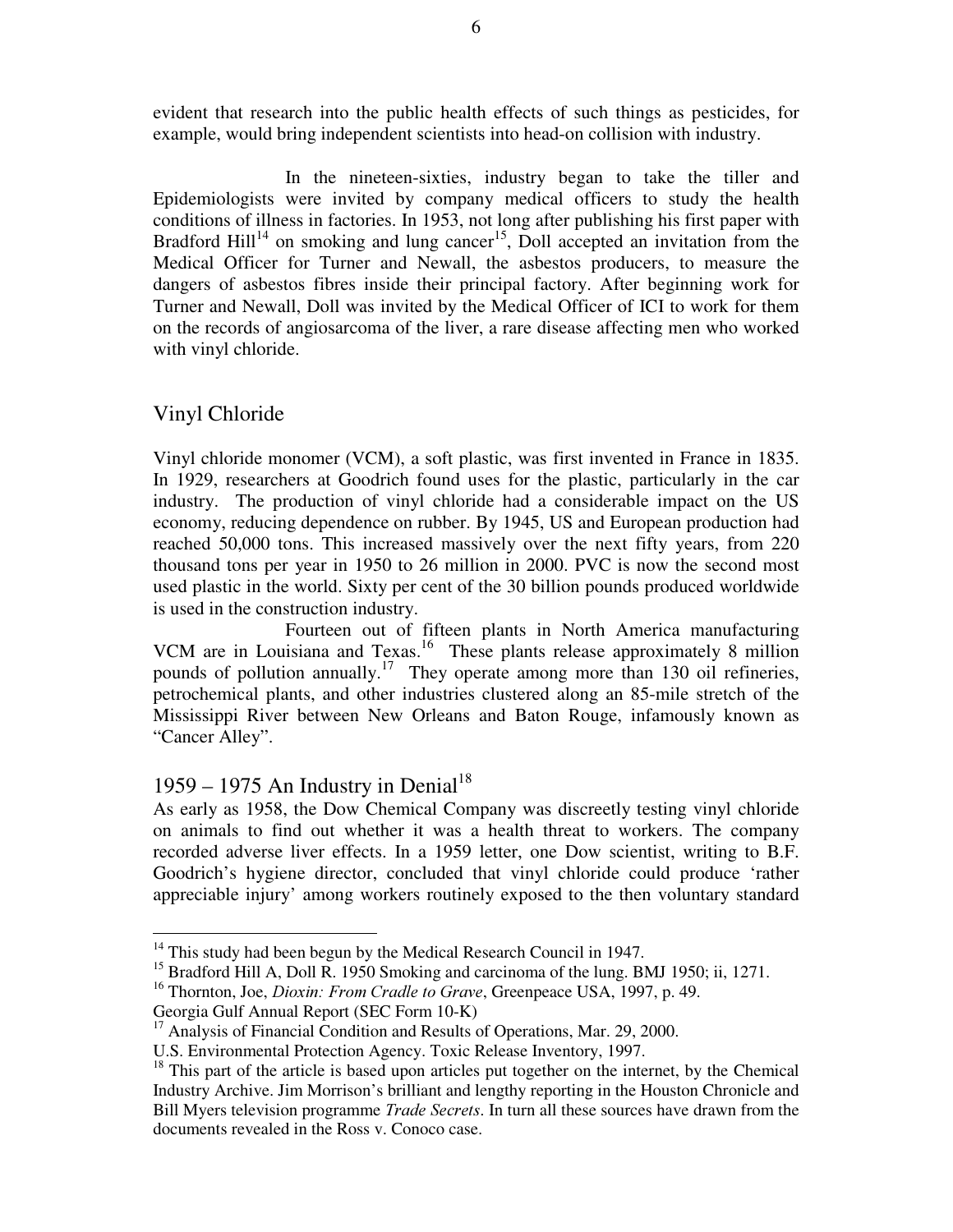of 500 ppm. This opinion, the scientist said, 'is not ready for dissemination yet and I would appreciate it if you would hold it in confidence ...'.

In November 1959, a Union Carbide memo suggested that levels as low as 100 ppm 'produced organ weight changes and gross pathology'. Dow researchers published their animal data in 1961, recommending a vinyl chloride exposure limit of 50 ppm, which they alone adopted.

Around 1964, a hand disability (acro-osteolysis) was recognised among VCM workers who cleaned huge, blender-like reactors, and Goodrich sought research help from Cincinnati University's Kettering Laboratory. By 1966, it was clear that acroosteolysis was endemic to the industry. A 1967 article authored by four Goodrich medical officials in JAMA, suggested, however, that the disease was not serious or common, and was probably due to 'personal idiosyncrasy'.<sup>19</sup>

In 1965, Robert Kehoe of the Kettering Laboratory wrote to Monsanto Chemical Company, then one of the biggest producers of vinyl chloride: 'It is difficult not to conclude, on the face of the evidence, poor as it is, that acroosteolysis is an occupation disease'. Companies began worrying about the effect reports of the illness would have on the industry. In a January 1966, a memo from J.V. Waggoner of Monsanto, recounts a conversation with a Goodrich executive about the pending European publication of a paper on the disease. Goodrich European representatives had tried to get the authors to change the wording, 'to ensure that it didn't condemn PVC in general'.

Throughout the 1960s, the Chemical Manufacturers Association  $(CMA)^{20}$  attempted to restrict information about acro-osteolysis and block recommendations that VCM levels inside mixer tanks be set at 50ppm. A January 1966 a memo from Monsanto recounts a conversation with a Goodrich Corporate Vice President reporting acro-osteolysis occurring in workers not involved in cleaning the reactors.

In 1968, Goodrich was still guarding information on scores of cases of the disease, labelling them 'confidential' and 'not to be disseminated' . In November 1969, the MCA Plastics Committee agreed no further proposals for research into the causes of acro-osteolysis would be accepted.

In May 1970, Dr. Pier Luigi Viola, an industrial physician for the Belgian chemical firm Solvay, attempted to reproduce acro-osteolysis in animals and reported instead cases of cancer. The results of Viola's work sent shock waves through the industry: 'Publishing of Doctor Viola's work in the US could lead to serious problems … the present political climate in the US is such that a campaign by Mr. R. Nader and others could force an industrial upheaval' .

Dr. Cesare Maltoni, an Italian scientist, finally ended speculation about cancer and VCM. In 1972, after only a year's work, funded partly by the chemical companies, Maltoni showed that vinyl chloride produced a rare liver cancer, angiosarcoma, in rats at levels as low as 250 ppm. Maltoni's results travelled quickly

 $19$  This is the same argument that the chemical industry have used against Multiple Chemical Sensitivity, ME and Chronic Fatugue Syndrome over the last thirty years. [See Dirty Medicine: Science, big business and the assault on natural Health care. Martin J Walker, 1993. Slingshot Publications]

<sup>&</sup>lt;sup>20</sup> First called the Manufacturing Chemists Association (MCA) and now called the American Chemistry Council (ACC)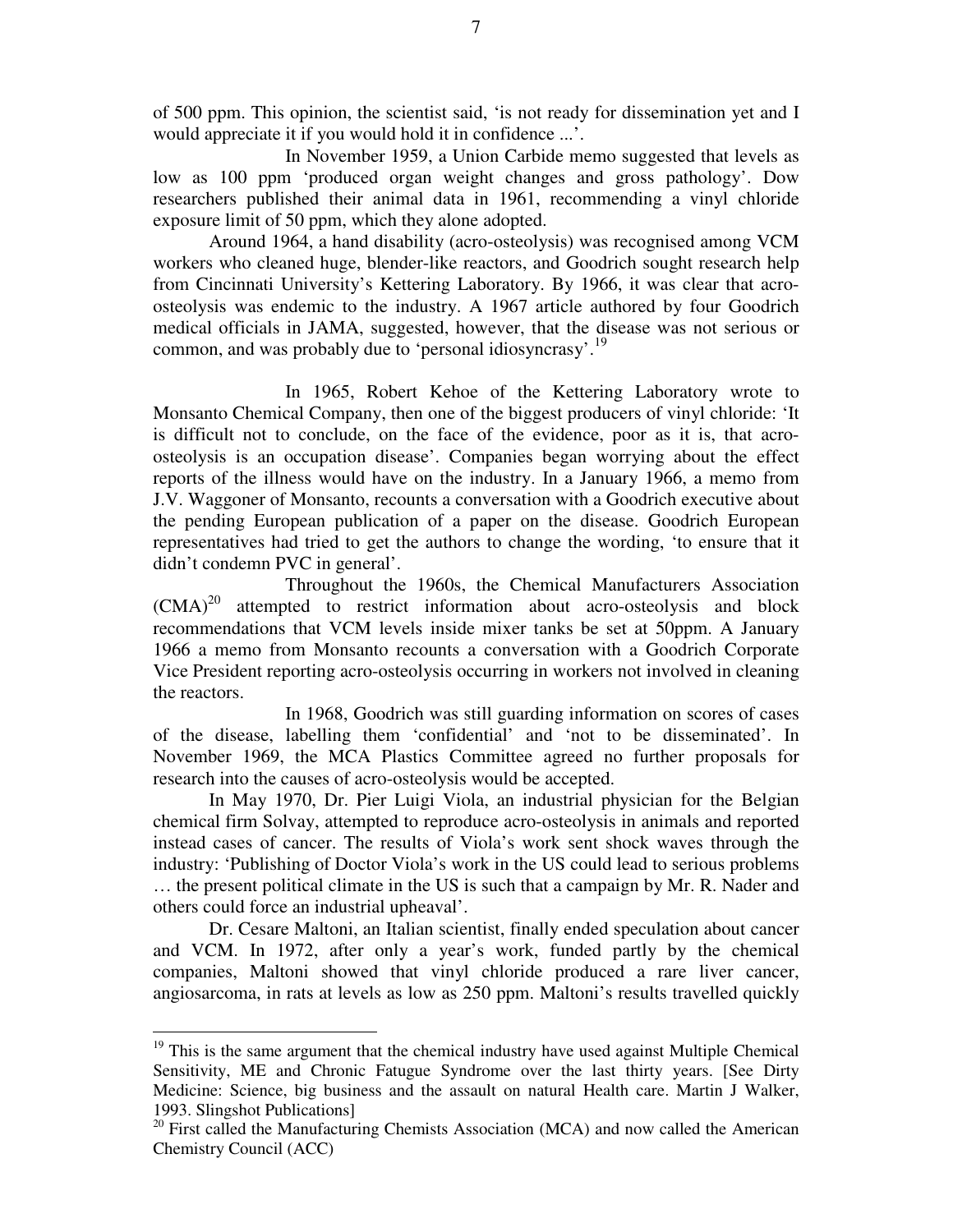across the Atlantic. It was two years, however, before the chemical companies were willing to make inevitable regulatory changes. Even this might not have happened had there not been three fatal cases of angiosarcoma recorded among Goodrich workers in Louisville in 1974. In 1973 the Chemical Manufacturers Association was still advising its members to make no public 'reference . . . to the question of carcinogensis'.

Testifying before the U.S. Senate in August 1974, Dr. Marcus Key the Director of the National Institute for Occupational Safety and Health, (NIOSH), said that they had been kept in the dark about Maltoni's results. In October 1974, Viola produced more evidence that vinyl chloride was 'strongly carcinogenic' in animals. Even at this late stage, the industry tried to censor Viola's results. MCA representatives crossed the Atlantic to successfully pressure Dr. Viola into changing his report to downplay the seriousness of his findings.

In the light of Goodrich cancer revelation, OSHA quickly adopted an emergency temporary standard of 50 ppm and proposed a permanent standard of 1 ppm. Products which the industry had been defending were restricted.<sup>21</sup> The plastics industry argued that the instigation of a 1ppm minimum safety standard would eliminate at least 1.6 million jobs and lead to losses of \$65 billion. Some companies claimed that the proposed standard was 'unnecessary' and the regulators were risking 'an industry shutdown'. In 1975 the industry lost a challenge to the 1ppm regulation in a federal court.

### The Aftershock of Maltoni

The regulatory assault on the VC industry, precipitated by Maltoni, left the industry fearful of being shut down. Their main fear was that there would be new data about cancer produced by VCM at other body sites.

In September 1982, a letter sent to executives of various chemical companies described the setting up of a Vinyl Institute. 'In the recent past, the viciousness and frequency of these attacks (on the industry) have escalated to the point where they are seriously threatening important markets … The Industry is trying to organise itself to counter these attacks by forming an organisation the Vinyl Institute, whose primary purpose will be to defend and promote vinyl products'.

The success of the chemical industry's continuing attempts to separate vinyl chloride and cancer can be seen in an incident in 1994. The American Cancer Society's authoritative Cancer Facts  $\&$  Figures listed vinyl chloride among possible risk factors for lymphoma, in this way: 'Other possible risk factors include exposures to herbicides, industrial solvents and vinyl chloride' . Hasmukh C. Shah, head of the vinyl chloride panel for the Chemical Manufacturers Association at the time, complained that the publication was misleading, suggesting the following: 'Other possible risk factors include exposure to herbicides, industrial solvents, and vinyl

 $21$  The chemical industry heavily promoted vinyl chloride as a propellant in aerosol cans throughout the late 1950s and 1960s. Yet as early as 1964,  $Aerosol Age$ , a trade magazine, reported that vinyl chloride in the air could reach very high levels in beauty parlours where hair spray was used- levels that would later be judged by vinyl chloride makers themselves to exceed the dose found to cause cancer in chemical plant workers.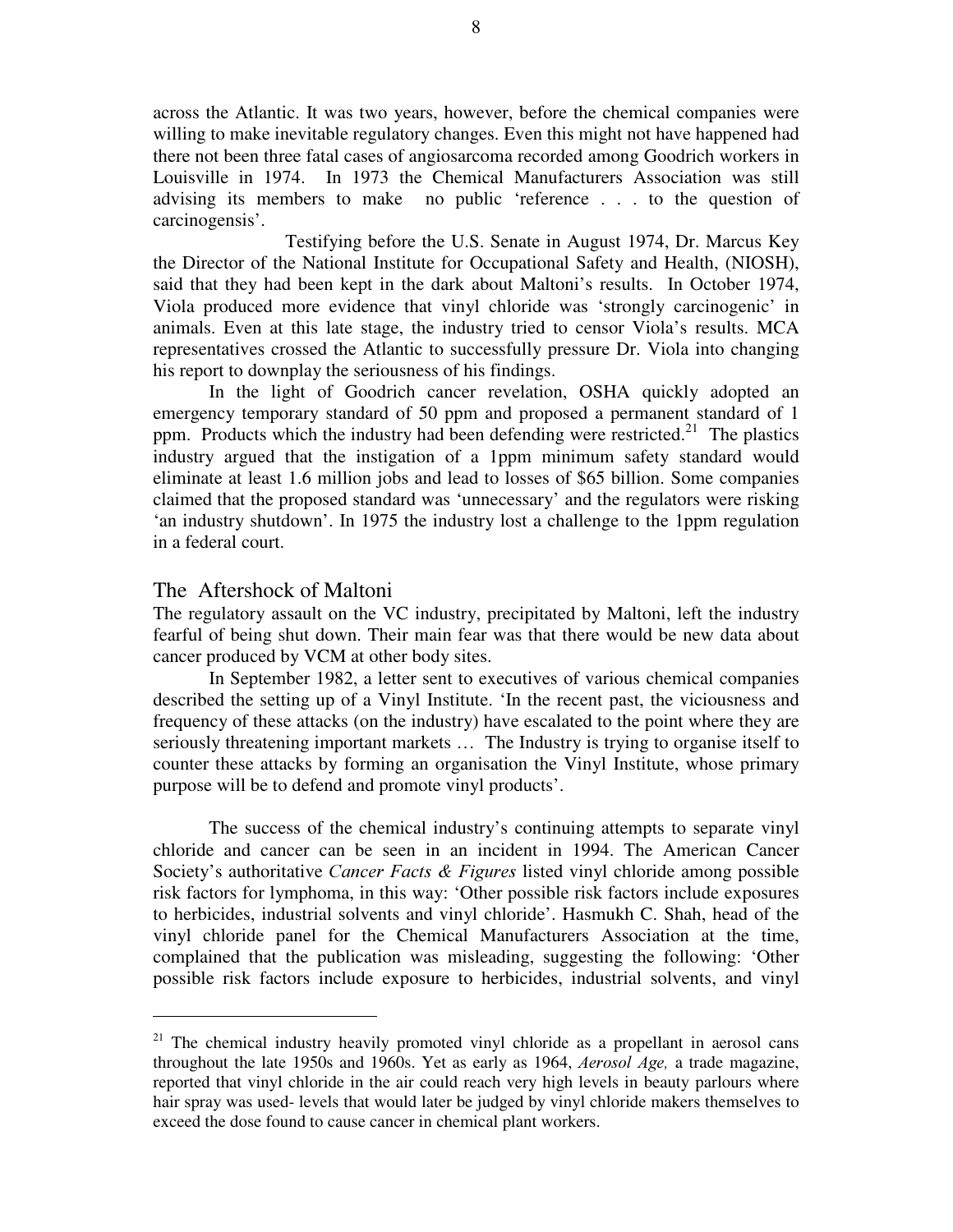chloride, although the evidence supporting an association with vinyl chloride exposure is limited'. In the event, the 1995 revised version of Cancer Facts  $\&$ Figures eliminated all reference to vinyl chloride in the section on lymphoma.

# Doll's Review of Cancer and Vinyl Chloride<sup>22</sup>

Doll was approached by Brian Bennett, the Medical Advisor to ICI UK, in the early eighties and began to work with him on the Angiosarcoma Register (ASL), a register of vinyl chloride workers who had died of angiosarcoma. The ASL was begun by Dr. John Stafford, Bennett's predecessor. Bennett's paper with Doll and his colleague Forman was published in 1985 in the British Journal of Industrial Medicine.<sup>23</sup>

In 1984, Bennett discussed with Doll the idea of reviewing the evidence relating to vinyl chloride and cancers other than angiosarcoma. In November, Bennett wrote from the Medical Department of ICI to Dr Carol Stack of the Chemical Manufacturers Association (CMA) in Washington, informing him that he 'had written to Sir Richard Doll, asking about the possibility of he himself reviewing all the epidemiological data base, in order to perform a critical review of the industry'.<sup>24</sup>

As the Medical adviser at ICI, Bennett was in an important position within the UK plastics industry. Although it might have looked as if he were taking a leap of faith in proposing the apparently independent Doll for the review, Bennett was in fact an experienced defender of the industry position. In 1984, at the same time as he approached Doll, Bennett explained to his American counterparts, how Ecetoc<sup>25</sup> was dealing with a team of Dutch researchers proposing much reduced ppm safety thresholds. Bennett wrote that Ecetoc had set up 'a working group to *combat* this project'.

By the end of 1984, Bennett had apparently persuaded the CMA, the VC Program Panel and medical advisers at Dow Chemicals and Union Carbide that Doll's

 $22$  This section is based principally on the letters and documents acquired by the plaintiffs during the Ross case and researched by the author on the internet at Chemical Industries Archive.

<sup>&</sup>lt;sup>23</sup> Forman D, Bennett B, Stafford J, Doll R. Exposure to vinyl chloride and angiosarcoma of the liver: a report of the register of cases. Br J Ind Med 42:750-753 (1985).

 $24$  Although this process appears to be straightforward, readers will see in later parts of this paper, that since the early seventies, Doll already had an ongoing contractual relationship with the Monsanto Chemical Company, which was one of the largest producers of Vinyl Chloride and one of the leading companies in the CMA.<br><sup>25</sup> ECETOC (European Centre, for Ecotox)

ECETOC (European Centre for Ecotoxicology and Toxicology of Chemicals) was established in 1978 as a scientific, non-profit making, non-commercial association, financed by fifty leading chemical companies. It was established 'to provide a scientific forum through which the extensive specialist expertise in the European chemical industry could be harnessed to research, on the ecotoxicology and toxicology of chemicals'. The Association's main objective, they say, is to identify, evaluate and help industry minimise, adverse effects on health and the environment that may arise from the manufacture and use of chemicals.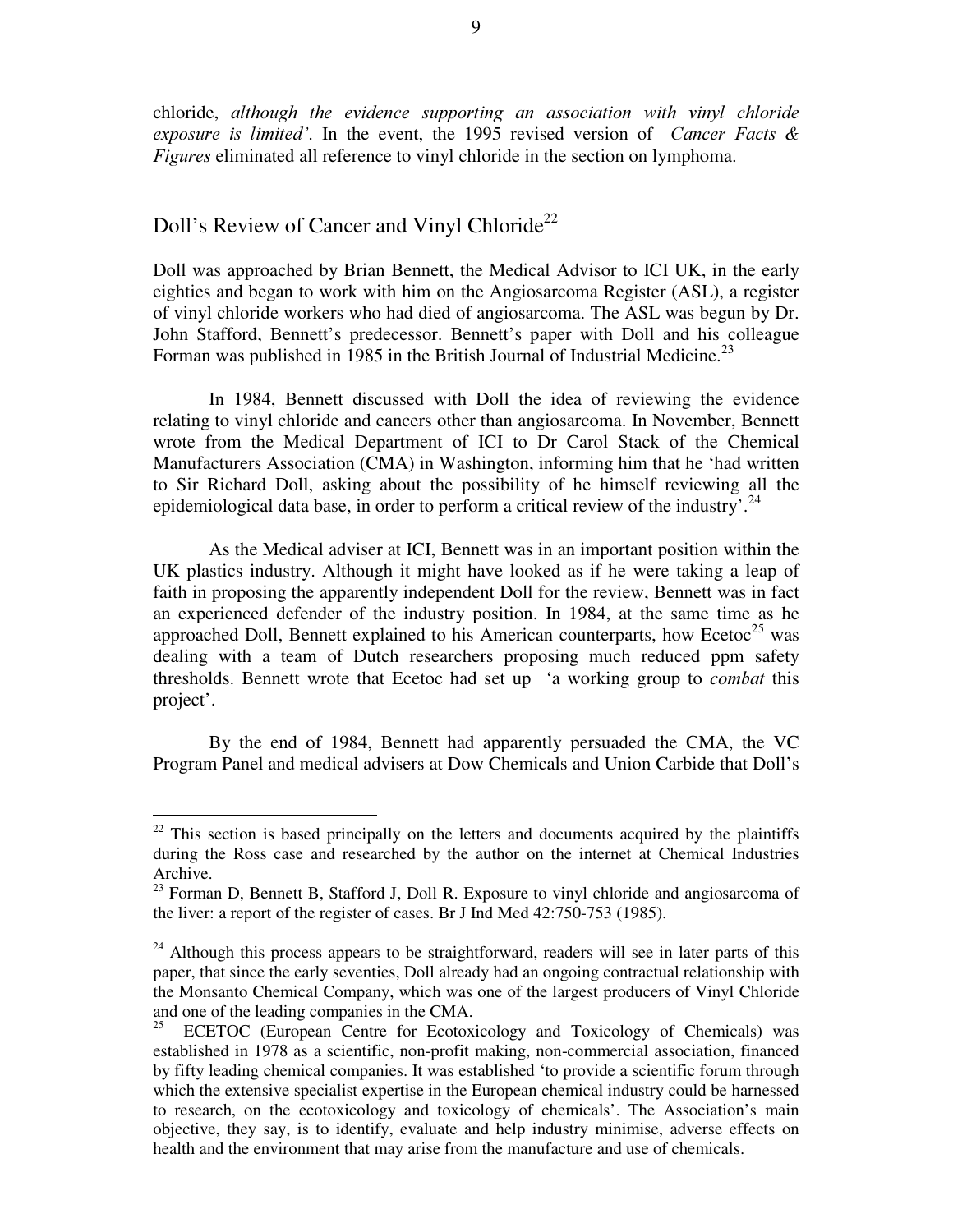review would be good for the industry. At this point the projected cost of the review was put at around \$5,000.

In April 1985, Bennett wrote to Doll at the Imperial Cancer Research Fund (ICRF) based in the Radcliffe Infimary, telling him that he had the 'necessary confirmation' from the industry to undertake the epidemiological review, a review which Bennett said would be beneficial not just to the industry, but 'to the world'.

In the same year as he began discussing the review with Bennett, Doll organised a seminar on asbestos, health and litigation for Turner and Newall Directors at Green College, the Oxford College of which he was the first Warden.<sup>26</sup> Doll had been working with Turner and Newall, asbestos producers for almost thirty years, reviewing their data on asbestosis and cancer, and he was now helping in their defence against litigation.

It was initially agreed to start the review in the spring of 1985, but new work which Doll had taken on got in the way and it was not begun until June 1985. In May 1985, Bennett went to Oxford to meet Doll and finalise the Review. Doll thought then that the Review would take a year. Bennett informed the Americans that it could take this long, because Doll was 'greatly in demand' and was then in the middle of reviewing the data on Spanish Toxic Oil.<sup>27</sup>

At their meeting in Oxford, Doll suggested to Bennett that on its completion his work should be peer reviewed by Peto, his colleague who was also employed by the ICRF, and by Geoffrey Paddle and Ted Torkelson, medical advisers to chemical companies. The cost of the review was settled at £15,000 plus expenses.

In March 1986, Doll wrote to William Gaffey, at Monsanto, 'Dear Bill … I have been asked … to review the evidence relating to vinyl chloride to the development of cancers in organs other than the liver'. Doll asked for Gaffey's advice and added that he had recently returned from the annual meeting of CITT at Research Triangle Park, where he had met George Rousch. In November 1986, Gaffey wrote to Doll, reporting on a paper recently commissioned by the CMA from Environmental Health Associates of Berkeley California, on benzene and vinyl chloride. The principal investigator was Otto Wong, who had done much of the work on the Vinyl Chloride, Equitable Environmental Health Study, an ongoing study begun by Gaffey and Tabershaw in 1974. 28

<sup>&</sup>lt;sup>26</sup> The College was founded in 1979 following the benefaction of Dr. Cecil Green whose company, Geophysical Services Ltd., later became Texas Instruments. It was created to encourage medical students to be involved in academic programmes in industry.  $^{27}$  Bob Woffinden Cover-up The Guardian Saturday August 25, 2001.

 $28$  There was to be a similar but bigger row in 1991 when Wong published the updated version of the CMA ongoing study without first showing it to the CMA. In this study Wong reported a statistically significantly elevated level of brain cancer. The unauthorized publication provoked members of the CMA's vinyl chloride panel and touched off a months-long effort to persuade Wong to recant.

 $^{28}$  Waxweiler RJ, Stringer W, Wagoner JK, Jones J, Falk H, Carter C, Neoplastic risk among workers exposed to vinyl chloride. Ann NY Acad Sci 271 (1976) 40-48.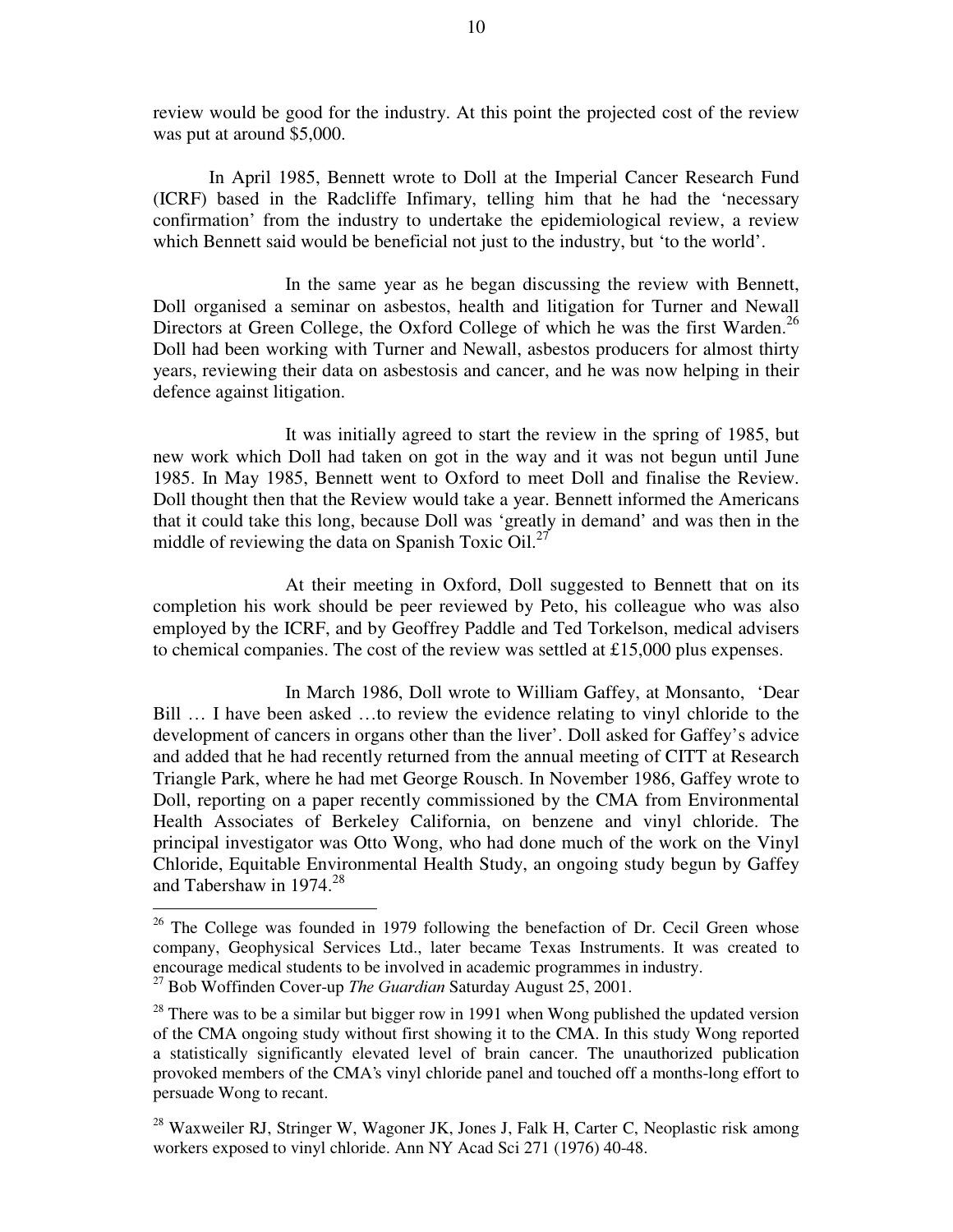Wong's relationship with the industry over VCM became rocky when he began to worry about brain cancer in VCM workers. In his letter, Gaffey told Doll not to pay too much attention to Wong's results. He said that positive lung and brain cancer results had been perceived in earlier papers produced by Dow staff. *These* results were, however, felt to be 'based on too few observations to be trustworthy'. Gaffey referred to a paper by Waxweiler,<sup>29</sup> joking about Waxweiler's honesty; Doll, he said, 'should keep his hands on his wallet' while reading the results.

Doll had finished his review, *Effects of Exposure to Vinyl Chloride*: an assessment of the evidence, by May 1987 and it was being read by others chemical industry researchers. Gaffey appears to have had problems with studies quoted by Doll which had hinted at an incidences of angiosarcoma in men living in the vicinity of plants. In October 1987, the report had been sent around to its various sponsors. On Bennett's suggestion, in February 1988, Doll sent the review to the editor of the Scandinavian Journal of Work, Environment and Health, which accepted it for publication.

#### Monsanto Through Rose-Tinted Glasses

Apart from his relationship with Turner and Newall, which must be considered central to his early work, the other most consistent relationship which Sir Richard has had with industry has been with the chemical company Monsanto. Unlike the relationship with Turner and Newall, however, his relationship with Monsanto was, until the year 2000, when information about it was revealed in the Ross case, almost completely obscured, by both Doll and the chemical industry.

Doll's relationship with Monsanto and inevitably with the plastics industry, began in the early seventies, when he became an adviser consultant to the company.<sup>30</sup> Apparently long before he worked with Bennett at ICI, Doll was already working with Monsanto. In 1973, perhaps as a consequence of his relationship with Monsanto (or perhaps in establishing it), Doll was asked to attend the presentation in Bologna of research which appeared to prove in animal studies that vinyl chloride caused liver damage.

In working for Monsanto, Doll was working for one of the most maligned and criticised industrial companies in the world. In the past, like an iconoclastic company in a Batman story, they had seemed to do everything expected of a chemical company, *writ large*. During the 1970s and 1980s, while Doll worked

<sup>&</sup>lt;sup>30</sup> In 2002 Sir Richard Doll desposited a number of boxes of papers at the Wellcome Institute. The further facts of Dolls long term consultative contract, overseen by William Gaffey, was found by the author in these papers. Although these papers were well-weeded, Doll left in them a letter from William Gaffey renewing his contract to act as a consultant for the company at the billable rate of £1,000 a day. Wellcome has a policy document which has to be signed by readers which states that nothing should be written which might damage the reputation of anyone drawing on material viewed in their library.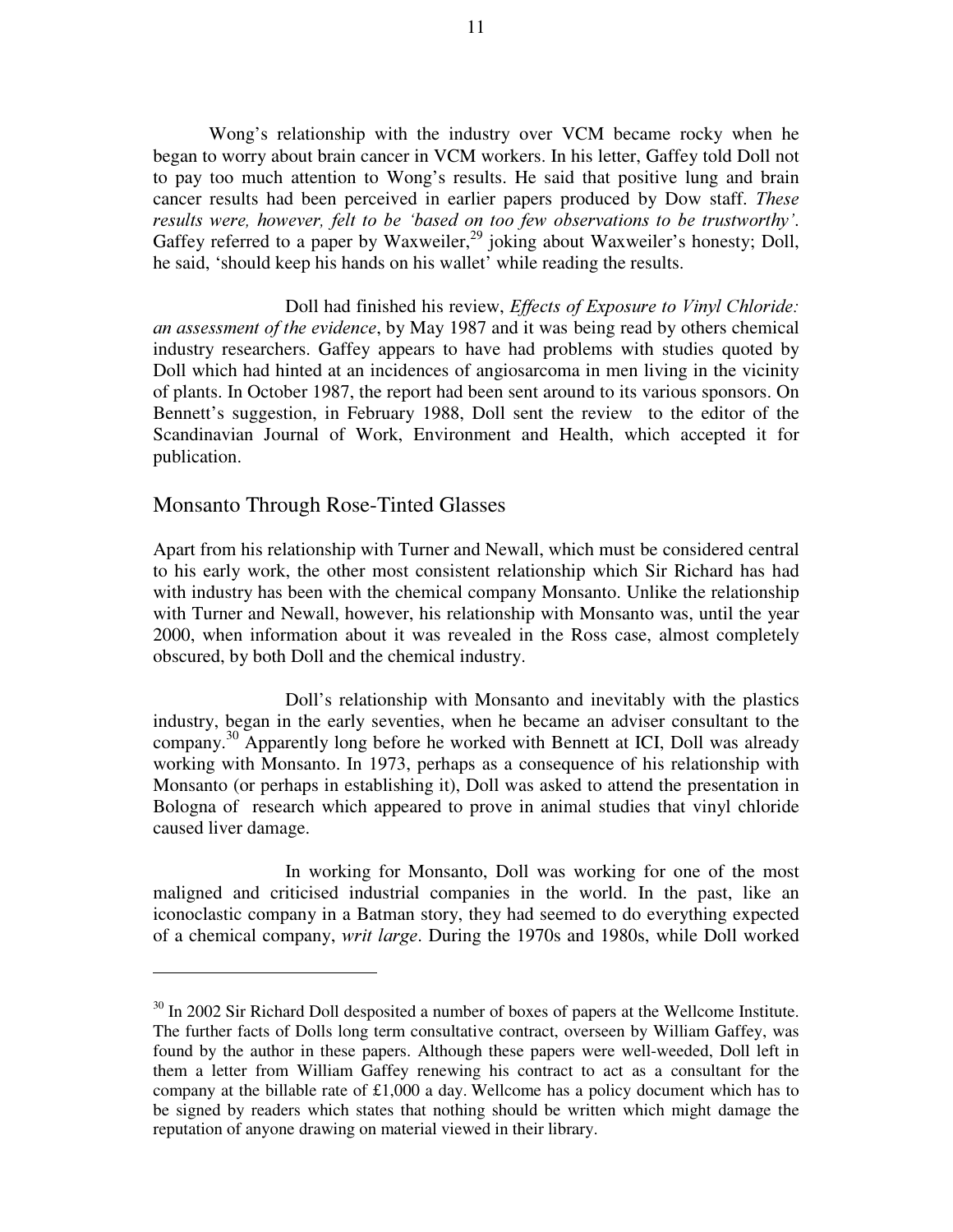as a consultant under contract for them, the company was involved in some of the dirtiest covert campaigns in industrial history.

Founded in 1901 in St Louis by Edgar Queeny, and named after his wife, Olga Mendez Monsanto, the company first produced saccharin. After the First World War, Monsanto began producing chemicals. In the twenties they became a major producer of aspirin, and later began producing detergents, plastics, fibre products and silicon wafers.

In the mid nineteen eighties, Monsanto's then president, Richard Mahoney, decided to turn the company into a Life Sciences company, focusing on three areas: food ingredients, medicine, and, most importantly, agricultural products.<sup>31,32</sup> In the year 2000, after constant regulatory difficulties and reports of dirty tricks and covert dealings, what was left of the Monsanto Chemical company merged with Pharmacia & Upjohn and changed its name to the Pharmacia Corporation.

The company has had a traditional revolving door relationship with government. This mutual exchange between the company and the US government began as early as the Second World War, when the company conducted research for the Manhattan Project. Today, President Bush's Agriculture Secretary, Ann Veneman, was previously on the board of a Monsanto-owned biotechnology company. Most recently the Monsanto biotech company has been employed by the US Government, spraying thousands of gallons of Roundup in the war against drugs in Columbia.<sup>33</sup>

<sup>&</sup>lt;sup>31</sup> In 1993 the new President, Bob Sapiro started buying into seed stocks, he paid \$4 bn for two companies involved in creating new varieties, De Kalb Genetics and Delta Pine Land, then added another \$1.4 bn for the international operations of leading producer Cargill. In 1994 Shapiro engineered a \$33 bn merger with American Home Products, a drugs company that numbers slimming drugs and contaceptive devices among it's products. Finally Monsanto spent another £320 m to take over UK based Plant Breeding International from Unilever

In 1999 after international criticism, Monsanto agrees not to commercialise their "Terminator" seeds these seeds are genetically engineered so as not to germinte a second generation. This means that the farmer has to buy new seeds every year and is unable to build up independent stocks of seeds.

<sup>&</sup>lt;sup>33</sup> In December 2000, Dutch journalist Marjon Van Royen investigated the health reports on the ground in Colombia, and found that "because the chemical is sprayed in Colombia from planes on inhabited areas, there have been consistent health complaints [in humans]. Burning eyes, dizziness and respiratory problems being most frequently reported." Although Roundup is billed as "safe" for mammals including humans by the U.S. State Department (but not to some insects or aquatic life), there have been too many persistent reports of skin and other problems after fumigation incidents involving farmers and their animals to ignore. Digging further, Van Royen found something alarming: another additive called Cosmo-Flux 411 F was being added to increase Roundup's toxicity. The Roundup/Cosmo-Flux mixture has never been scientifically evaluated nor has the public, either in the U.S., or in Colombia, been informed of this practice. [Toxic Drift: Monsanto and the Drug War in Colombia. Jeremy Bigwood. Special to CorpWatch. June 21, 2001]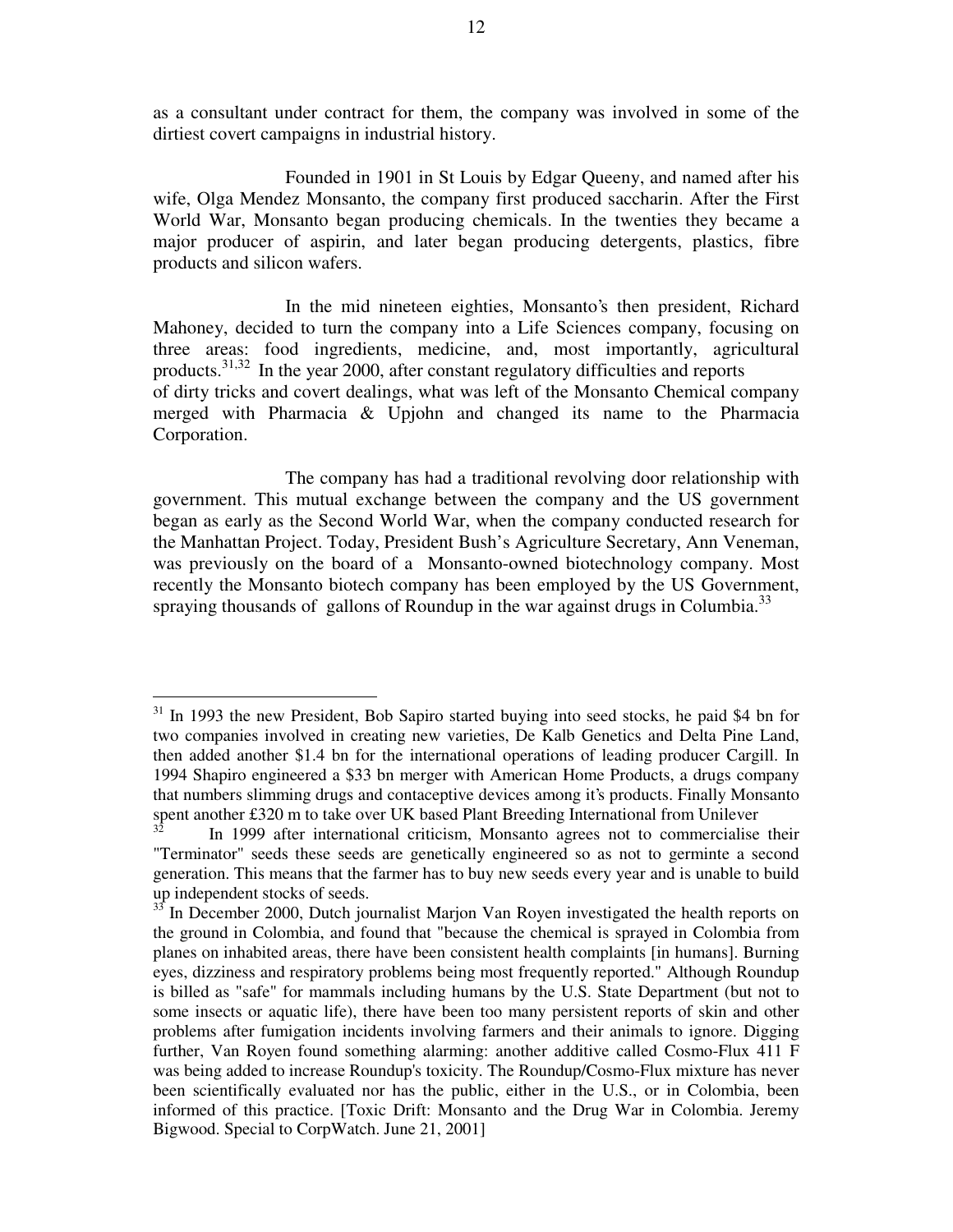## An Environmentally disastrous company

Monsanto's list of difficulties with the EPA and other US regulation agencies as well as other companies is a sordid corporate tale. Monsanto has been identified by the Environmental Protection Agency (EPA) as 'potentially responsible' for no fewer than ninety-three contaminated U.S. sites under Superfund law.<sup>34</sup>

In 1986, Monsanto was found guilty of negligently exposing a worker to benzene at its Chocolate Bayou Plant in Texas. It was forced to pay \$100 million to the family of Wilbur Jack Skeen, a worker who died of leukaemia after repeated exposures.

In 1991, Monsanto was fined \$1.2 million for trying to conceal discharge of contaminated waste water into the Mystic River in Connecticut. In 1993, the Food and Drug Administration approved Posilac, bovine somatropin (BST), despite constant alarms that it is a carcinogen. In 1995, Monsanto was sued after allegedly supplying radioactive material for a controversial study which involved feeding radioactive iron to 829 pregnant women. Also in 1995, the company was ordered to pay \$41.1 million to a waste management company in Texas after criticism over hazardous waste dumping.

In 1997, *The Seattle Times* reported that Monsanto sold 6,000 tons of contaminated waste, containing cadmium, believed to cause cancer, kidney disease, neurological dysfunction and birth defects, to Idaho fertiliser companies. In 1969, Monsanto began producing the Lasso herbicide, known as Agent Orange, and in 1987 it was one of the companies named in a \$180 million settlement for Vietnam War veterans exposed to the herbicide. Monsanto produced Cycle-Safe, the world's first plastic soft-drink bottle. The bottle, suspected of posing a cancer risk, was banned the following year by the Food and Drug Administration.

Monsanto's closeness to government and its lavish outlay on politics and campaigning have helped the company maintain a constant battle against regulation. 35 In 1986 it spent \$50,000 to combat California's anti-toxics initiative, Proposition 65. The initiative was to prohibit the discharge of chemicals known to cause cancer or birth defects into drinking water supplies.

In 1990, Monsanto spent more than \$405,000 to defeat California's pesticide regulation Proposition 128, known as the Big Green initiative. The initiative was aimed at phasing out the use of pesticides, including Monsanto's product alachlor, linked to cancer and global warming.

PCBs

<sup>34</sup> Greenpeace, April 19971436 U St. NW, Washington DC 20009

<sup>&</sup>lt;sup>35</sup> Monsanto donated \$12,000 directly to Bush's presidential campaign as well as contributed to industry PACs. During the 2000 elections Monsanto gave \$74,000 to mainly Republican congressional campaigns.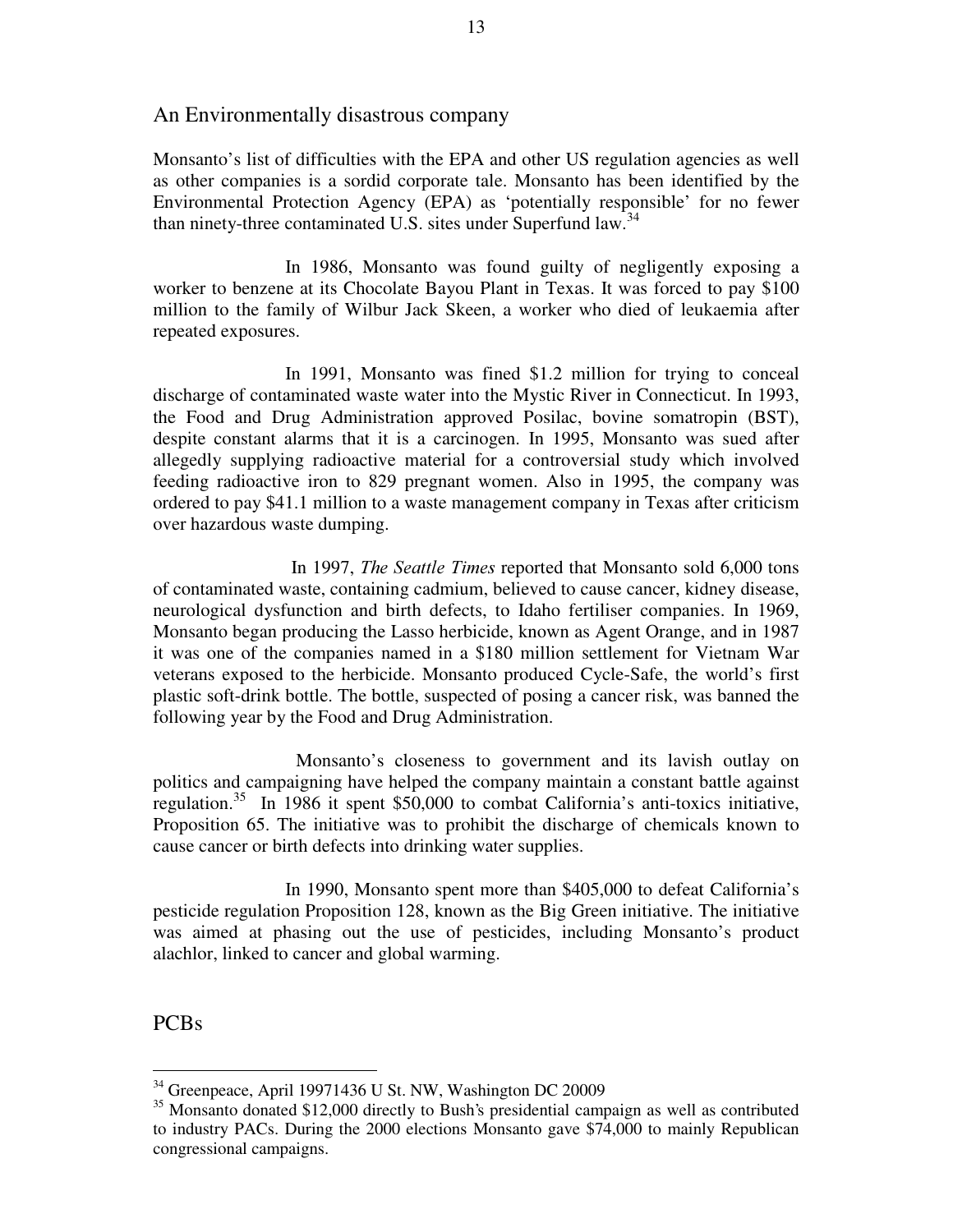In 1929, the Swann Chemical Company, later purchased by Monsanto, developed PCBs, oily liquids that conduct heat but not electricity. PCBs became widely used in the electrical equipment industry as non-flammable coolants in transformers. Shortly after it began production, the company learned, according to a company memo, that PCBs, 'cannot be considered non-toxic.'

However, for nearly 40 years, Monsanto produced PCBs, and sold them for use in paints, newsprint, carbon paper, deep-fat fryers, adhesives, even bread wrappers. In Anniston, an industrial city in the South, Monsanto routinely discharged toxic waste into a creek and dumped millions of pounds of PCBs into open-pit landfills. 36

By 1965, US researchers began to find significant concentrations of PCBs in the blood, hair, and fatty tissue of wildlife. In 1966, Monsanto managers discovered that fish submerged in an Anniston creek turned belly-up within 10 seconds, spurting blood and shedding skin; they told no one. In 1969, they found that another creek had 7,500 times the legal PCB levels.

An article in New Scientist in 1969 explained that PCBs 'bioaccumulate[d] along the food chain.' Monsanto continued to mass produce PCBs until 1968, when 1300 residents of Kyush, Japan, fell ill after eating contaminated rice. By the 1970s, research had determined that PCBs were indeed potent carcinogens and their manufacture was banned in the United States and Canada in 1976.

The toxic effects of PCBs, however, continue to affect the environment. In East St. Louis, Illinois, where one Monsanto PCB manufacturing plant was located, there are higher foetal death rates, more premature births, the third highest rate of infant death, and one of the highest childhood asthma rates in the United States.

In Anniston in 1996, state officials and plaintiffs'attorneys were finding astronomical PCB levels in the area: as high as 940 times the federal level of concern in yard soils, 200 times that level in dust inside people's homes, 2,000 times that level in Monsanto's drainage ditches.

The Kemner Case<sup>37</sup>

In the late 1970s, a rail accident in Sturgeon, Missouri, spilled thousands of gallons of wood preservative. Despite the ensuing health problems of residents, Monsanto

<sup>36</sup> Monsanto Hid Decades Of Pollution : PCBs Drenched Ala. Town, But No One Was Ever Told.By Michael Grunwald Washington Post Staff Writer.Tuesday, January 1, 2002; 2002 The Washington Post Company

 $37$  Much of the information in this section is taken from the work of Eric Francis, a New York based award winning investigative journalist who has been writing about Monsanto, Dioxin and PCBs for the last decade. The Kemner Brief by Eric Francis can be found at http://www and Conspiracy of Silence, Sierra Magazine, September/October 1994.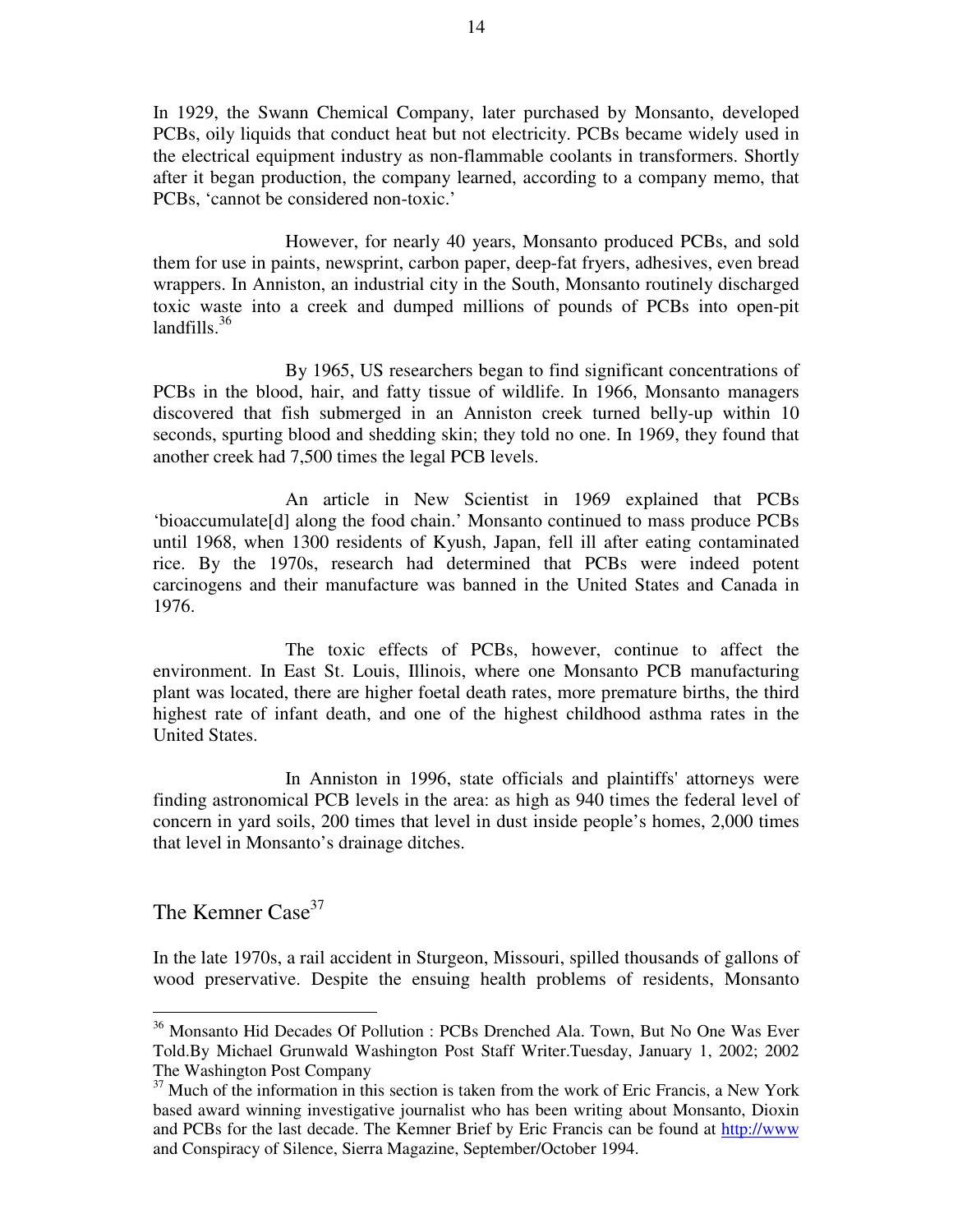denied that dioxin was a constituent of the spill; testing, however, documented high levels. In 1979, a number of people, including a woman named Kemner, sued Monsanto for the alleged injuries they suffered.

In Kemner and others v. Monsanto, Kemner's lawyer, Rexford Carr,<sup>38</sup> managed to badly damage Monsanto after asking for the disclosure of all Monsanto's dioxin documents, and calling employees and consultants to give evidence to the documents and against the company. Carr presented the court with a number of examples where Monsanto had either evaded proper labelling regulations or not made public its disposal of dioxins.

Evidence was given in Kemner that Monsanto had, between 1970 and 1977, knowingly dumped 30-40 pounds of dioxin a day into the Mississippi River. The manufacturers of Lysol, recommended for cleaning babies' toys, had not been told about the dioxin content of Santophen, a Monsanto product added to Lysol. Other companies, which had specifically asked about the presence of dioxin in products, were lied to by Monsanto.

Some herbicides, particularly those which Monsanto's 2,3,7,8 - the most potent dioxin - were not labelled as containing dioxin. One witness, who had worked for Monsanto, gave evidence that the company knowingly sent dioxincontaminated products to its customers from 1978 to 1983. Even though Monsanto had apparently adopted a recommendation that one part per billion of 2,3,7,8 was 'probably medically acceptable', Monsanto was actually sending out one product containing more than 100 parts per billion.

It was also revealed, most importantly, during this trial that Monsanto had embarked upon a deliberate campaign to convince people that dioxin was harmless. As part of this campaign, Monsanto used allegedly fraudulent research to 'prove' that dioxin was not toxic.

## Monsanto and Epidemiology

Monsanto staff disclosed during the Kemner trial that studies of the toxicity of dioxin had been rigged by Monsanto. The epidemiologist at Monsanto was William Gaffey. Gaffey was a mathematician, brought in by Monsanto specifically to 'clean up' the public image of dioxin. It was Gaffey to whom Doll had written on first getting the job of reviewing studies of the effect of vinyl chloride on workers and it was Gaffey who actually managed Doll's – at that time secret - consultative contract with Monsanto.

Gaffey retired in 1989 as director of epidemiology for Monsanto and died in 1995 aged 71, still involved in a \$4M law suit funded by Monsanto against Rachel's Environmental News<sup>39</sup>, which, along with others, had reported the

<sup>38</sup> Carr later wrote the 'Kemner Brief' cited by Eric Francis

<sup>&</sup>lt;sup>39</sup> All the available information about Gaffey and the Kemner case can be found in the internet archive of Rachel's Environment and Health News, the best environmental publication, available free by email from the Environmental Research Foundation. The editor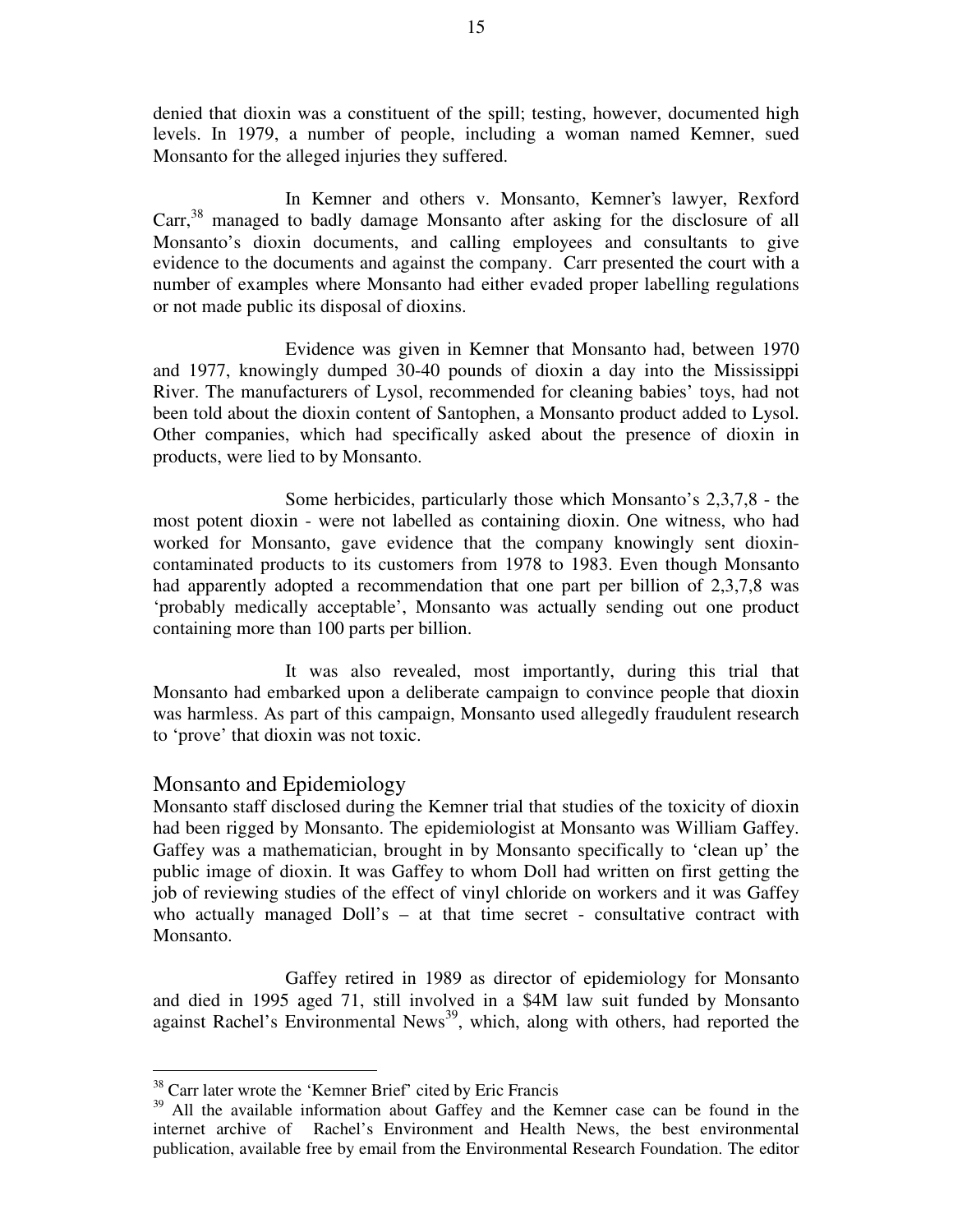story of his fraudulent dioxin research. Another Monsanto dioxin study, produced in 1984 by Suskind and Hertzberg, <sup>40</sup> was also to become the centre of accusations about fraudulent epidemiology, as a consequence of evidence given in the Kemner trial.

In 1979, Gaffey and Judith Zack had studied workers at a Monsanto plant in West Virginia who had been exposed to dioxin while manufacturing Agent Orange. In their study, Gaffey and Zack reported finding no evidence of unusual cancers.<sup>41</sup>

In his Kemner Brief,<sup>42</sup> Carr wrote 'Zack and Gaffey, two Monsanto employees, published a mortality study purporting to compare the cancer death rate amongst the Nitro workers who were exposed to dioxin in the 1949 43 explosion, with the cancer death rate of unexposed workers. The published study concluded that the death rate of the exposed worker was exactly the same as the unexposed worker. However, Zack and Gaffey deliberately and knowingly omitted 5 deaths from the exposed group and took 4 workers who had been exposed and put these workers in the unexposed group, serving, of course, to decrease the death rate in the exposed group and increase the death rate in the unexposed group.

'The exposed group, in fact, had 18 cancer deaths instead of the reported 9 deaths, with the result that the death rate in the exposed group was 65% higher than expected. Consider what the medical community would believe about dioxin, if these facts were known outside the confines of this case!! The plaintiffs, in cross-examining the medical director of Monsanto, Dr. Roush, clearly established the fraud that took place. The cross-examination not only revealed that the overall death rate from cancer was 65% greater in the exposed population than expected, but that the death rate from lung cancer was 143% higher than expected, the bladder cancer death rate was 809% higher and the lymphatic cancer death rate was 92% higher. Death from heart disease was 37% higher than expected.<sup>44</sup>

of Rachel's Environment and Health News, Peter Montague, a tireless environmental campaigner and writer was personally named in Monsanto's action.

<sup>&</sup>lt;sup>40</sup> Suskind and Hertzberg 1984

<sup>&</sup>lt;sup>41</sup> Judith A. Zack and William R. Gaffey, "A Mortality Study of Workers Employed at the Monsanto Company Plant in Nitro, West Virginia," in Richard E. Tucker, Alvin L. Young, and Allan P. Gray, editors, Human and environmental risks of chlorinated dioxin and related compounds (New York: Plenum Press, 1983) pgs. 575-591.)

<sup>&</sup>lt;sup>42</sup> Cited in

<sup>&</sup>lt;sup>43</sup> In 1949, there had been a massive explosion at the Monsanto development in Nitro, Virginia.

<sup>&</sup>lt;sup>44</sup> A complaint which followed the Kemner case, showed clearly how consolidated the links between regulatory agencies and Monsanto were. In 1990, a worker at the Environmental Protection Agency (EPA) forced an investigation into Monsanto on the bases of the evidence heard in Kemner case. On February 23, 1990, Dr. Cate Jenkins sent a complaint to Raymond Loehr, head of EPA's Science Advisory Board and as a consequence the EPA opened an investigation on August 20, 1990. This investigation was closed two years later on August 7, 1992. Jenkins said that EPA had set dioxin standards relying on flawed Monsanto-sponsored studies of Monsanto workers exposed to dioxin, studies that had showed no cancer increases among heavily exposed workers. Jenkins suggested the need for a scientific investigation of Monsanto's dioxin studies, in August 1990, EPA's Office of Criminal Investigation (OCI) recommended that a "full field criminal investigation be initiated by OCI." The charges against Monsanto included: Monsanto failed to notify and lied to its workers about the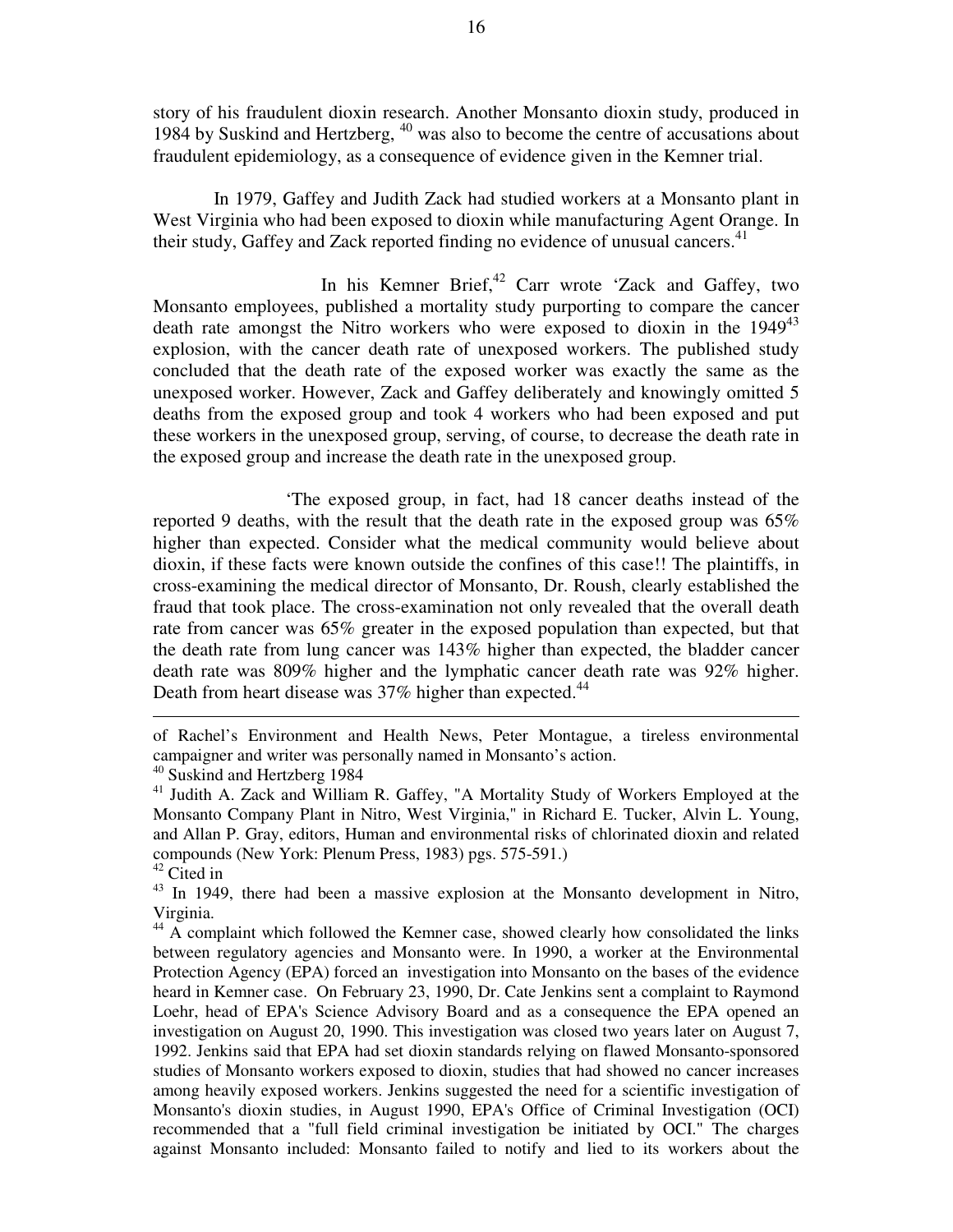In December 1985, some months after writing to Gaffey about the vinyl chloride research, Doll added his authority to the dirty tricks campaign that Gaffey was running to clean up dioxin. On December 4, he wrote to Justice Phillip Evatt, who had presided over the Australian Royal Commission that had enquired into the effects of Agent Orange and dioxin on Australian personnel during the Vietnam war.

The Australian Royal Commission had been a whitewash, the concluding report echoing, almost word for word, the evidence given by Monsanto. However, even these hearings could not completely expunge from the record the studies of Lennard Hardell and Olaf Axelson, which had shown that railway workers exposed to dioxin impure herbicides had died prematurely from soft tissue sarcomas. This work was to lead later to the Swedish Government's ban on the use or sale of these herbicides. Hardell gave evidence to the Australian Royal Commission.

Doll's letter to Evatt, fawningly complementing him on his Report, went on to perform a complete character assassination of Hardell as a clinical research scientist.

Your Review of Hardell's work, with the additional evidence obtained directly from him at interview [probably a reference to Hardell's examination for the Commission], shows that many of his published statements were exaggerated or not supportable and that there were many opportunities for bias to have been introduced in the collection of his data. His conclusions cannot be sustained and in my opinion, his work should no longer be cited as scientific evidence<sup>45</sup>.

What are we to think of this unsolicited letter, from a renowned epidemiologist, who was at the time being paid £1,000 a day for consultative work for Monsanto, who was briefed and commissioned by William Gaffey, a man who had been employed by Monsanto specifically to detoxify dioxin, and produced just a few months after he, Doll, had begun work on the American Chemical Association and Monsanto supported review of vinyl chloride workers?

presence and danger of dioxin in its chlorophenol plant, so that it would not have to bear the expense of changing its manufacturing process or lose customers. A criminal investigation was opened August 20 and was formally closed two years later with Monsanto neither found innocent nor found guilty. OCI said, "The investigation is closed. The submission of allegedly fraudulent studies to the EPA were [sic] determined to be immaterial to the regulatory process. Further, allegations made in the Kemner litigation appear to be beyond the statute of limitations. A insider writing later of this investigation, said that the basis for closing the criminal investigation were fraudulent. Rather than investigating all the allegations regarding Monsanto, he says, the EPA actually spent two years investigating Cate Jenkins. The EPA punished Jenkins for her whistleblowing by giving her no assignments during almost two years; in April 1992 she was finally given work to do, but it was clerical. Jenkins filed a complaint with the Department of Labor. The Labor Department found in her favor, that she was being illegally harassed. But EPA appealed that decision to an administrative law judge, thus continuing the harassment. The judge ruled in Jenkins's favor, but EPA-now with Carol Browner at the helm appealed again, this time to the Secretary of Labor. He eventually found in Jenkins's favor, thus ending the long period of harassment. Jenkins was reinstated and her attorneys fees were paid..

<sup>45</sup> Letter from Richard Doll, Green College, December 4, 1985 to The Hon. Mr.Justice Phillip Evatt, DSC, LLB [ref: 40-X-016]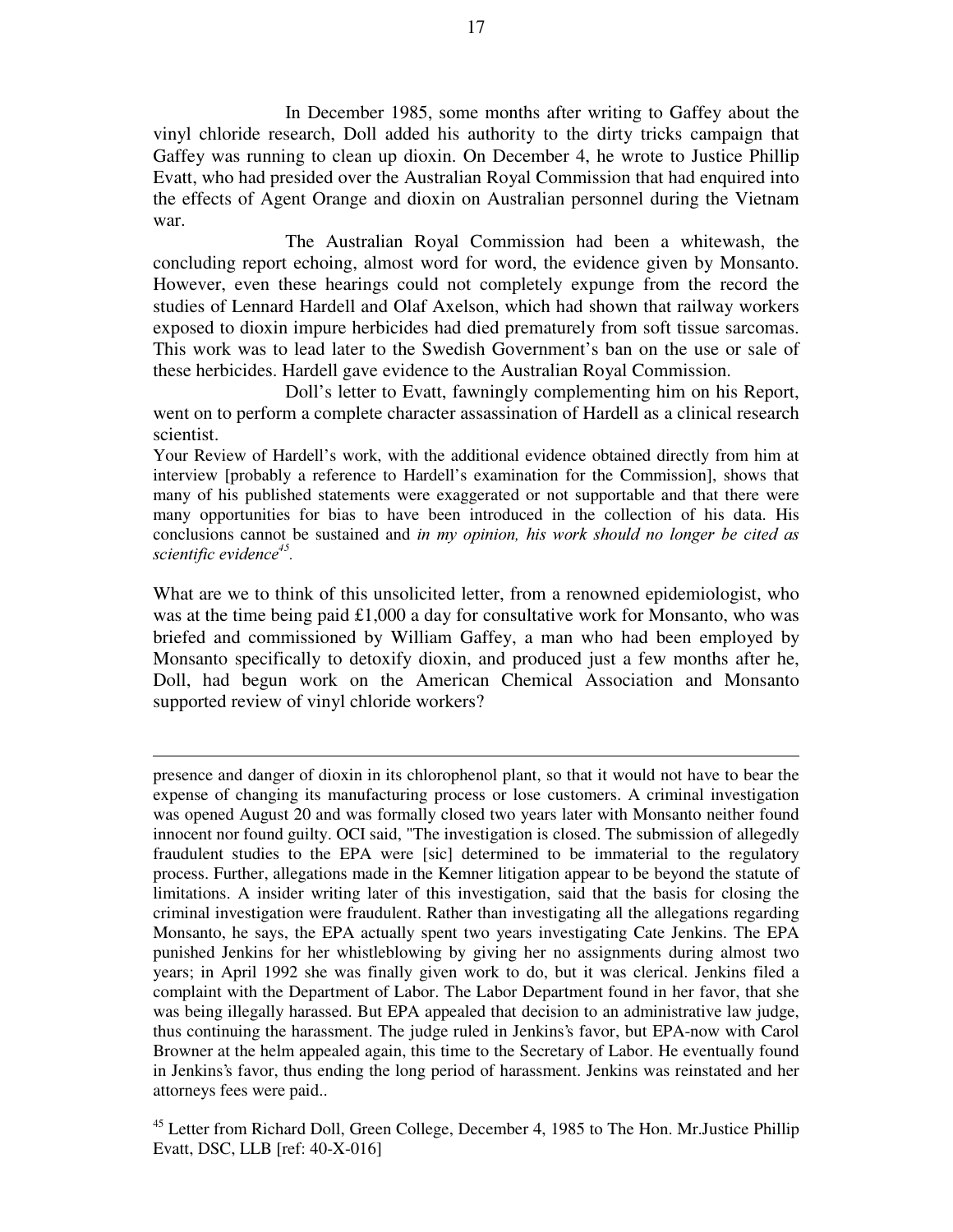Even if Sir Richard were completely naive about the way in which the propaganda war in favour of dioxin was being organised by Gaffey and Monsanto, even if he had no inkling that Monsanto might be involved in rigging epidemiological studies, he could hardly have missed the trial and imprisonment of Dr. Paul Wright, a senior Monsanto staff member, found guilty of massive scientific fraud. The case came to trial in 1983. $46,47$ 

A joint FDA and Justice Department investigation into Industrial Bio-Test Laboratories (IBT) began in 1976.<sup>48</sup> The lab had performed more than 1,500 studies over the decade prior to the trial and was responsible for between 35 and 40 percent of all toxicology tests in the US. The company was eventually implicated in rigging and manipulating an estimated 10,000 chemical company trials used to register around 325 insecticides and herbicides.

Dr. Paul Wright, a Monsanto toxicologist, took a job with IBT in 1971. During his eighteen months there as Chief Toxicologist, Wright supervised and wrote up trials of Monsanto products. Returning to an elevated position of Manager of Toxicology at Monsanto, Wright tendered the trial reports on which he had worked at IBT to the FDA, the EPA and other regulatory bodies.

At IBT, Wright oversaw and fixed trials on PCBs, anti-bacterials and pesticides, some of them suspected carcinogens. When he was testing Monsanto's herbicide Machete, Wright added extra lab mice to skew the results.<sup>49</sup> In two studies of monosodium cyanurate, an ingredient in a Monsanto swimming-pool chlorinator, Wright replaced raw data with after-the-fact invented records, concealed animal deaths, and reported procedures and observations that never happened.<sup>50</sup> During Wright's trial with three IBT executives, his legal fees were paid by Monsanto.

<sup>&</sup>lt;sup>46</sup> Once the world's most notorious polluter, General Electric discovers the cure for cancer, Planet Waves Special Report By Eric Francis:

Faking It, The Case Against Industrial Bio-Test Laboratories,Keith Schneider, Amicus Journal Spring 1983

<sup>&</sup>lt;sup>47</sup> In a more recent case, Craven Laboratories, a top residue testing lab for Monsanto and other chemical companies was found to have faked studies of 20 pesticides. This case was reported by the companies, but with a long time lag. In February 1994, Don Allen Craven was sentenced to five years in prison and his company, Craven Laboratories, fined \$15.4 million for falsifying pesticide residue test results used by the EPA for setting pesticide tolerances in foods and registering pesticides. (Corporate Sovereignty And (Junk) Science Edward S. Herman).

<sup>&</sup>lt;sup>48</sup> Faking It, The Case Against Industrial Bio-Test Laboratories, Keith Schneider, Amicus Journal Spring 1983

<sup>&</sup>lt;sup>49</sup> U.S. Environmental Protection Agency, cited in Dan Fagin and Marianne Lavelle, Toxic Deception How the chemical industry manipulates science, bends the law, and endangers your health. Carol Publishing Group,Secaucus, N.J

<sup>&</sup>lt;sup>50</sup> Dan Fagin and Marianne Lavelle, Toxic Deception How the chemical industry manipulates science, bends the law, and endangers your health. Carol Publishing Group,Secaucus, N.J.)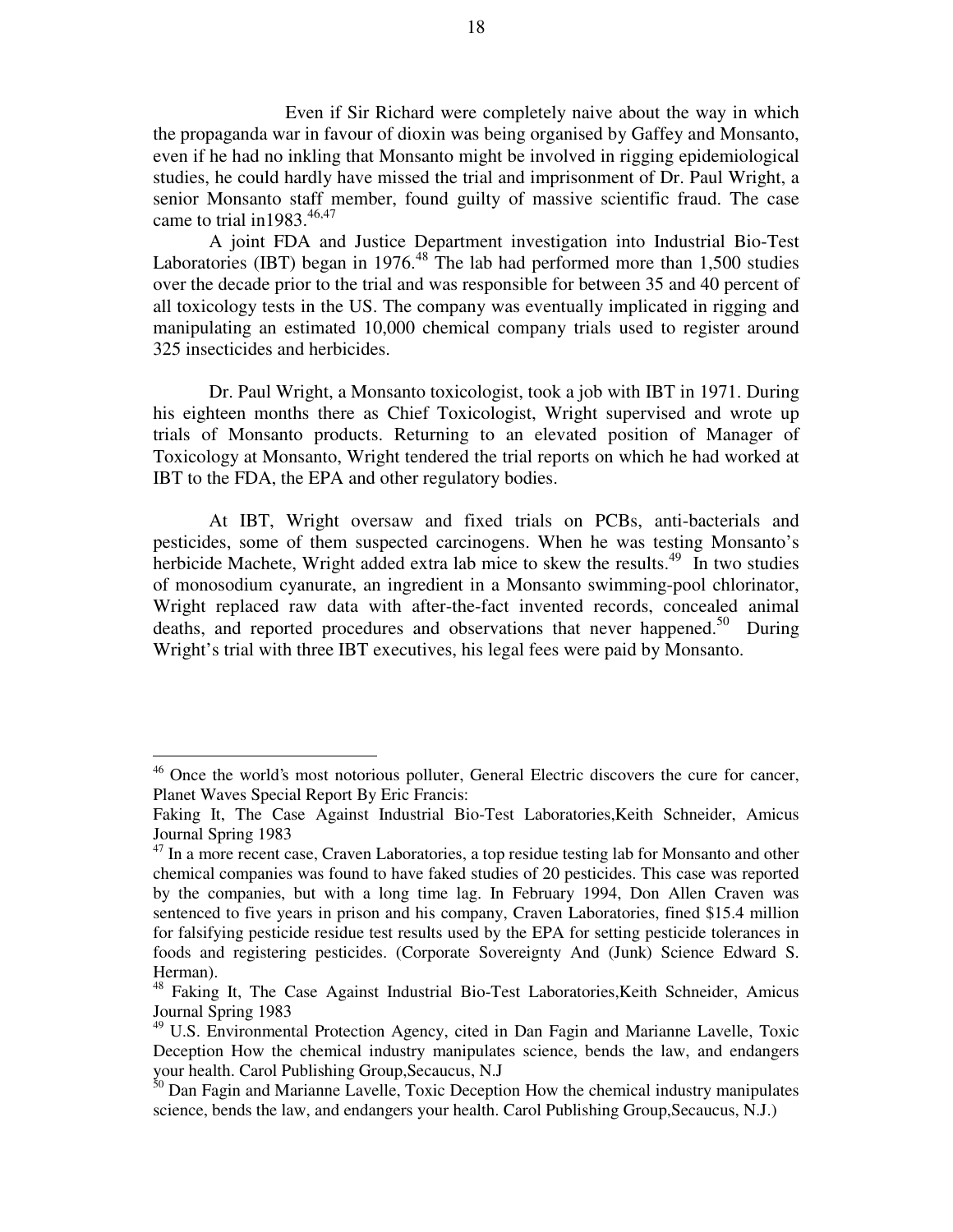### A post-dated peer review

One morning in January 2000, Sir Richard Doll attended the offices of Covington and Burling, the solicitors in England acting for Dow Chemicals in the Ross case. Doll was to be cross-examined via video on the evidence he had given for Dow.

Doll's 1988 review of the research, intended to find out whether there was any reported carcinogenicity, associated with vinyl chloride other than in the liver<sup>51</sup> had given the seal of approval to the safety of the chemical and its productive process. The paper, based predominantly on an ongoing industryorganised study begun in 1975, concluded that there was no proof that workers contracting any other kinds of cancer, except angiosarcoma, when working with vinyl chloride. The review, like other work in the field, had actually thrown up a slightly higher than average incidence of brain tumours amongst vinyl chloride workers; however, this was, the paper suggested, neither statistically significant nor probably occupationally related.<sup>52</sup>

The importance of Doll's review to the industry, can be judged by the American Chemistry Council (the old CMA, [ACC]) statement issued in 2001. In support of its argument that the vinyl chloride industry was 'clean' the ACC said:

One [of a number of] scientist, Sir Richard Doll, is the epidemiologist who identified the link between cigarette smoking and lung cancer. These scientists have concluded that a link between brain cancer and vinyl chloride exposure is unlikely. According to Sir Richard Doll, the 'small' excesses of brain cancer that have been identified in the groups studied 'are… not statistically significant, and there is nothing to suggest that they are occupational in origin.' <sup>53</sup>

In the wake of the Ross decision, the American reporter Bill Moyers produced a television programme *Trade Secrets*. Answering criticisms aired on the programme, the ACC again stated, 'The world's leading researchers have studied vinyl chloride

<sup>53</sup> They quote two scientist, the second being Dr. Aaron Blair, is the director of the Occupational Epidemiology Division of the National Cancer Institute. An old review 1997 he would no longer say the same thing especially on a specific matter like vinyl chloride

<sup>&</sup>lt;sup>51</sup> Doll, R. Effects of Exposure to Vinyl Chloride,' Scan. J. Work. Environ. Health 14: 61-78 (1988).

 $52$  Sir Richard reached similar conclusions when his study of childhood leukaemia around nuclear power stations found an incidence of leukaemia 21% higher than the national average. The researchers explanation was that this elevation was probably not related to the nuclear power plant or the occupation of parents but perhaps due to a `leukaemia virus' . Doll and his colleagues tentatively advanced the theory that the homes of nuclear power workers were so clean that their children were more susceptible to this hirtherto unknown virus.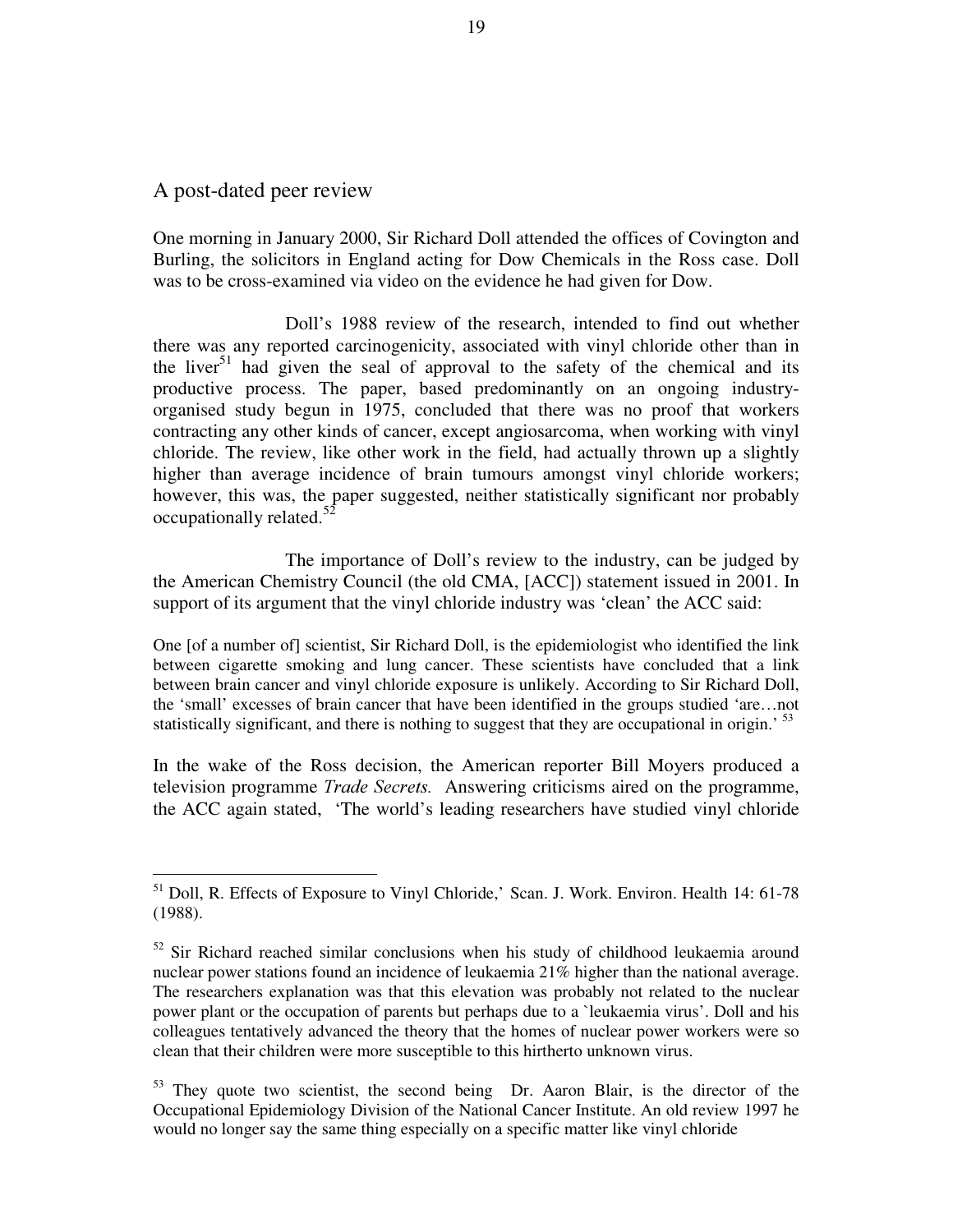and brain cancer and concluded that the evidence does not support a link between brain cancer and exposure to vinyl chloride' .

Doll's cross-examination by Ross's lawyers tested to the limit the idea that industry funding does not affect the results of research. Doll's review was based on three studies deemed to have the right depth of data. The principal of these was the continuing study first carried out by Tabershaw and Gaffey for the CMA. This study had been updated in1982, the report of which was given to industry in 1986, and published in the American Journal of Industrial Medicine in 1991 by Otto Wong at Environmental Health Associates.

The CMA study covered 10,173 men who had worked in 37 plants owned by 17 companies and who had been employed after 1941. A UK study, which was the second largest in Doll's four studies, looked at 5,498 men. The third study carried out in Canada was limited to employees in a single plant, opened in 1943 and which stopped producing VCM in 'the late sixties'. This study compared only 451 men exposed to either VCM or PVC for at least five years (average length of exposure 17 years, with 44% more than 25 years), with 870 men from the same plant considered not exposed, as they had worked at the plant with VCM or PVC for six months or less.

In their cross-examination of Sir Richard, the lawyers tried to elicit information about the way in which the data for the study had been collected and processed. A picture began to emerge of the CMA study as one in which a number of things had been done to manipulate the resultant statistics. Older, highly exposed workers were left out, as were entire plants. Younger workers with little or no exposure were included. Exposures were mis-classified. These defects were recognized and discussed by the CMA and participating companies, but were not corrected nor were they brought to the attention of Wong when he did the first update of the study.<sup>54</sup>

It was revealed during the trial that an epidemiologist with the National Institute for Occupational Safety and Health (NIOSH) had noticed in 1974 that workers with a long latency period had not been included in the study. Unlike the British study, the CMA study appeared to use no scale of exposure, simply lumping together those who were exposed in groups which were not comparable across different factories.

The question of industry data is central to Doll's review. US lawyers for Ross maintained that in many cases data had been coded before reaching the researchers, so that broader information about their subjects was lost.

Illustrating the kind of error which they had found in the studies, counsel suggests that all the subjects from one plant, a Dow Chemical plant of 57 workers in Michigan, were coded and given to researchers. However, despite the study being only of males, 11 women workers were included. In relation to the Michigan workers in particular, counsel said that personal identifiers were not given in a large number of

<sup>54</sup> Huston Chronicle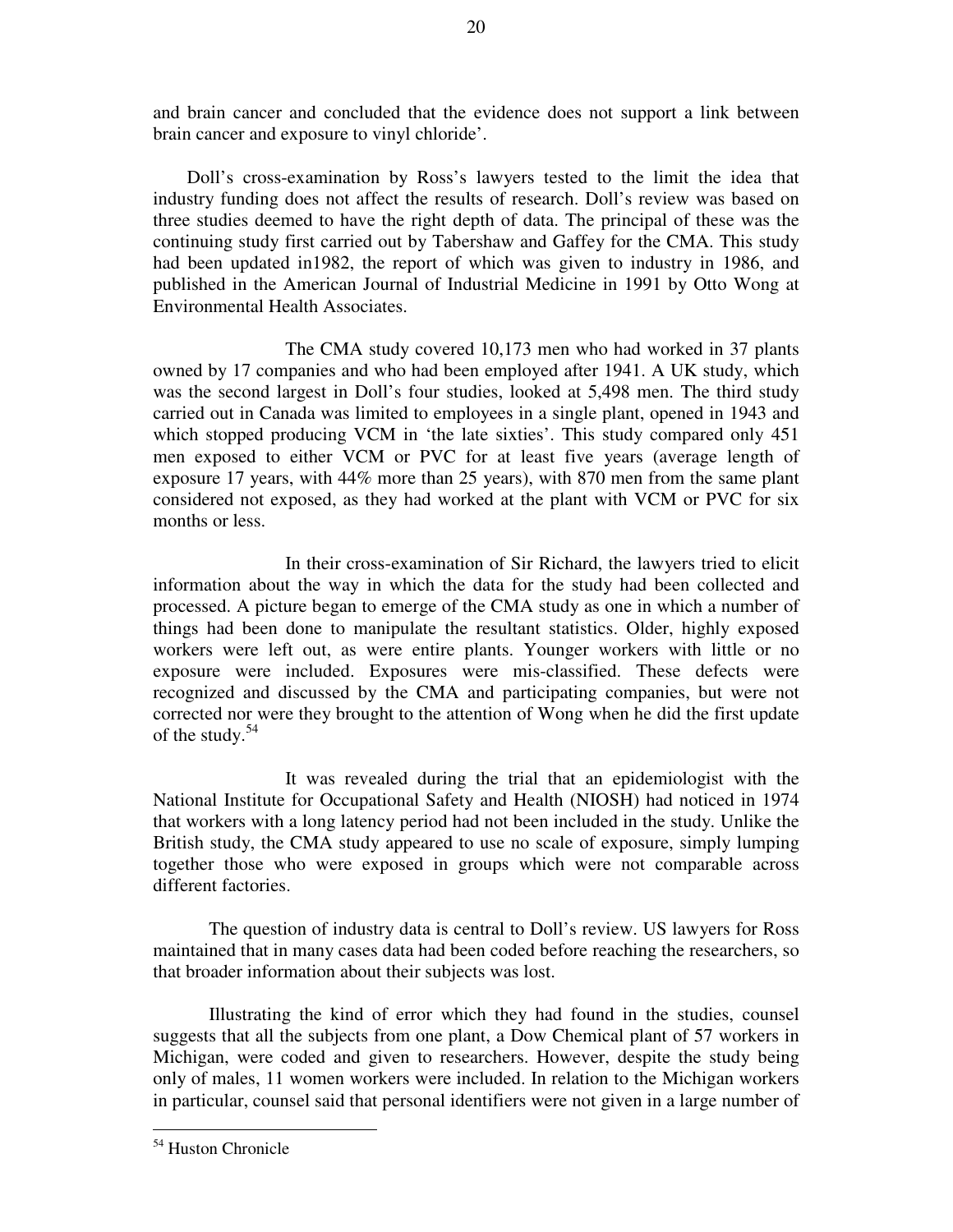cases in the original Gaffey study, making any follow-up impossible. According to Union Carbide, one group of workers included in the exposed group had never actually been exposed.

Specifically with reference to Doll's review, counsel were concerned about the inevitably selective nature of a review of this kind. Why, they asked, had he left out from serious consideration a 1987 supplement 7 assessment of vinyl chloride, by the International Agency for Research on Cancer in Lyon, France, which suggested that there was sufficient evidence to link VCM with brain and lung cancer, as well as leukaemia and lymphoma. Doll replied that at least in this matter the IARC investigators were incompetent. <sup>55</sup> Addressing Doll's conclusion that a statistically insignificant elevation of brain tumour incidence was not related to work with vinyl chloride, counsel asked Doll if he could think of another cause of brain tumours; he suggested 'ionising radiation'!

Winding up their cross-examination, the lawyers looked at the issue of acknowledgements and Doll's financial interests in the chemical industry. When Doll had written asking Bennett's advice about acknowledgements, Bennett said that there was no need for him to state funding from the CMA. Doll followed his suggestion and consequently made no mention in the published paper of the CMA or co-operation with ICI, the major UK producer of vinyl chloride.

Payment for the review from the Chemical Manufacturers Association, paid in part by ICI, and partly by Dow, was £15,000. However, at the time he was carrying out the review, Doll was also receiving money for consultative work from Monsanto, one of the biggest producers of VC and an important member of the MCA. In the years 1987 and 1988 Doll received large amounts for consultancy work from Monsanto.

# CONCLUSION ONE: The People's Right to Know

In North America, where journalists do their job and muck-rakers really do rake muck, issues of conflict of interest, bias in epidemiology and industry defence of toxic chemicals have created on open wound which will not scab over. In Britain, on the other hand, where many journalists are more practised in forelock tugging than writing and where putative muck-rakers are frightened off by legal actions, there has been next to no serious debate inside or outside science about these matters.

With one in three people in developed society suffering from some form of cancer in their lifetime, and with little or no headway having been made in

<sup>&</sup>lt;sup>55</sup> The IARC had for thirty years been one of the only truly independent cancer research organisations in Europe, making them a constant target for industry and its funded scientists. The IARC study into Vinyl Chloride workers was the only one which committed that Vinyl Chloride could create brain tumours in workers.When the campaign against public information on passive smoking began, one of its targets was a major study being conducted by the IARC, everything was done by Phillip Morris and its many acolyte organisations to discredit and change the results of this study.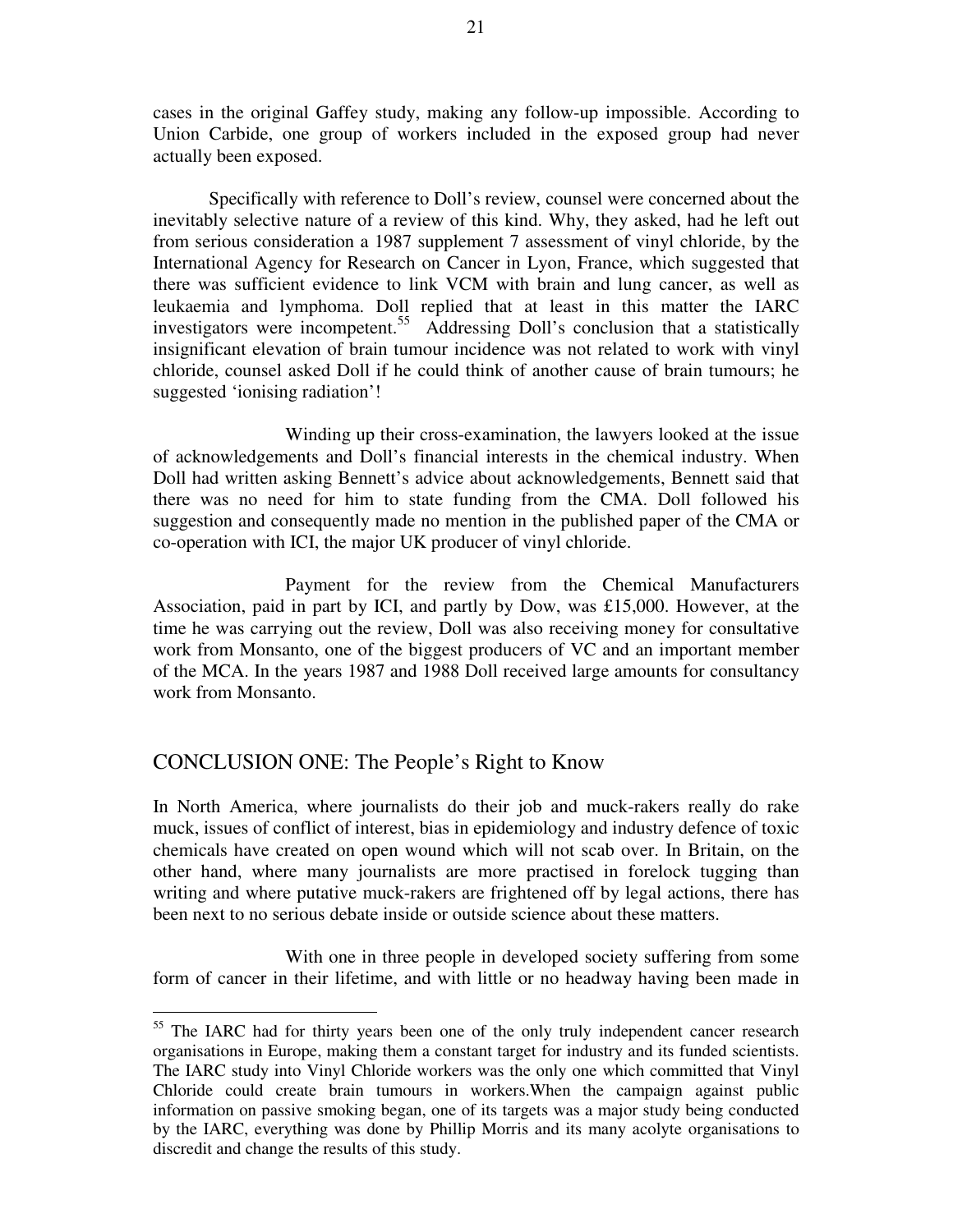uncovering either the causes or preventative strategies, every citizen has a right to be worried about cancer and the environment. Those who work in manual occupations and in factories, who live in inner city areas and who are poor have more reason to be worried, because the incidence of cancer shows a definite bias towards the less welloff.

Epidemiologists who claim to assess carcinogenic risk levels in society have a considerable responsibility. Sir Richard's years of research has led him to conclude that, excluding cigarette smoking, in America, only around 4% of cancer cases are caused by chemicals or environmental pollutants. <sup>56</sup> Other researchers assess levels of chemically caused cases at well over 50%. Clearly these two figures are of a different order of magnitude. Sir Richard's estimate suggests that there is no crisis in environmentally caused cancer and few significant changes have to be made by industry. The second assessment indicates that industry and the way that we regulate production and consumption in developed society need considerable change if we are to reduce cancer.

The papers disclosed in various legal cases, over the last thirty years, illustrated the fact that industry cannot be trusted to truthfully uncover causes of mortality and illness associated with its products and production processes. Attempts by industry to cover up the harmful effects of its products and processes display capitalism at its most cynical and uncaring.

During Sir Richard's cross examination by Ross case lawyers, he put on record many of the payments which he had received from chemical companies. Doll told the Ross case lawyers that he did not know that he was expected to reveal either his source of funding or his longer term consultancy obligation to Monsanto, at the end of his review on vinyl chloride. Had he made reference to his funding, at the time, however, the medical, legal and epidemiological world might have taken a quite different approach to his paper. After all, not only was Monsanto one of the major producers of vinyl chloride, but both Monsanto and The Chemical Manufacturers Association were deeply involved throughout the 1970s in what might be called dirty tricks. 57

The debate about whether Sir Richard Doll has been a naive passenger in the machinations of industrial science will probably continue long after his death. It can, however, only be considered ironic that almost forty years after he published the results of his research linking smoking to cancer, he should end up giving evidence for Dow Chemicals, briefed by a law firm which have since the nineteen-sixties been deeply involved in running flak for the tobacco companies.<sup>58</sup>

 $56$  In The Woman Who Knew Too Much, this figure is quoted as  $2\%$ 

<sup>&</sup>lt;sup>57</sup> At this time, Monsanto was one of the biggest chemical companies and a major producer of plastics. The company later split into a number of different parts.<br><sup>58</sup> Covington and Burling were the set of the set of different parts.

<sup>58</sup> Covington and Burling were the counsel for the Tobacco Institute and played a decisive role in formulating Operation White Coat, a project initiated by Phillip Morris, which retained European scientists to argue the case against passive smoking. The objective of the project was to 'resist and roll back smoking restrictions' and 'restore market confidence' in the cigarette companies. Underpinning this objective were plans to ' reverse scientific and popular misconceptions that ETS(passive smoking) is harmful' and 'restore social acceptability of smoking'. In order to advance this programme, company scientists were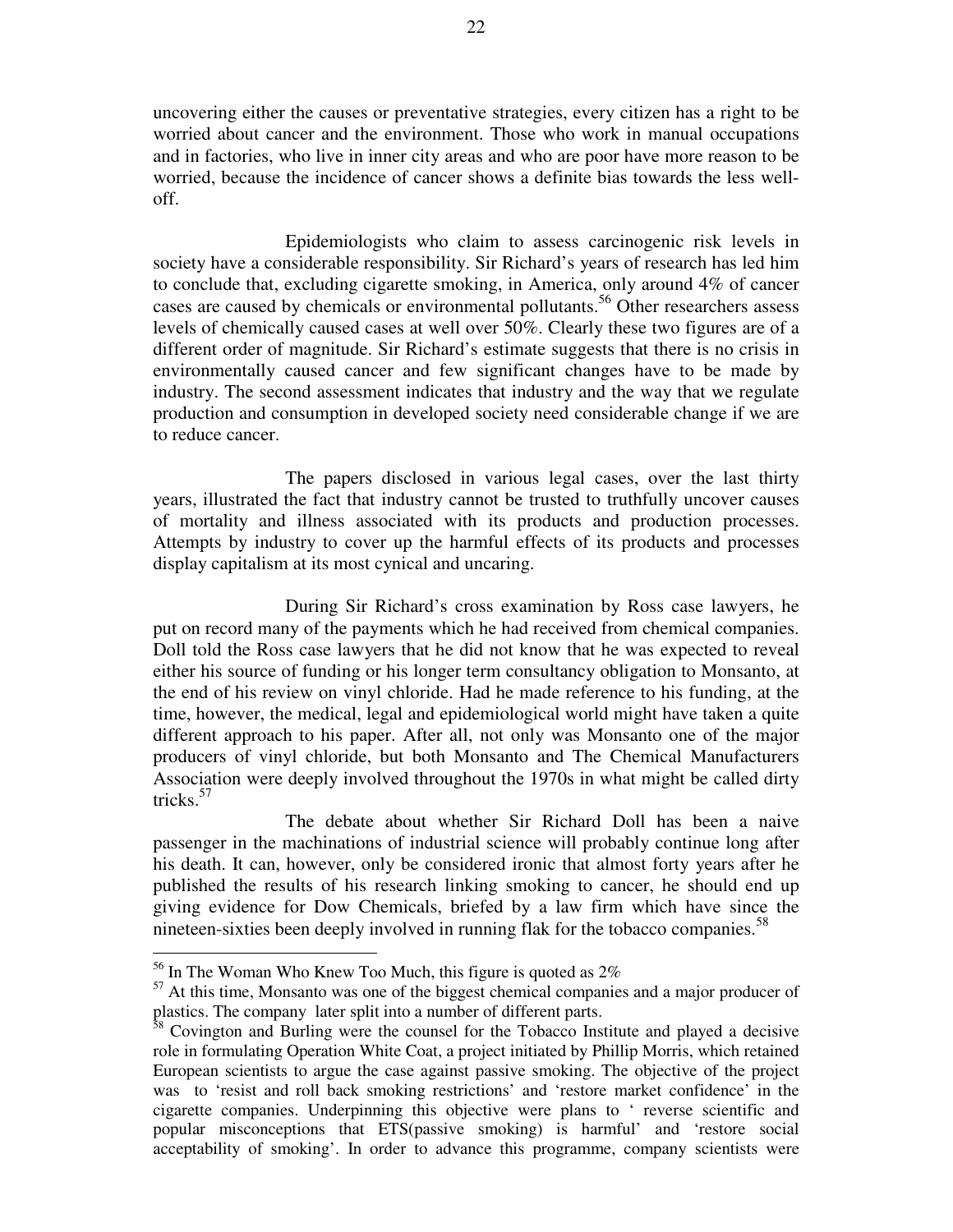By the time that Doll gave evidence at the offices of Covington and Burling in the Ross case, the company had moved beyond tobacco, incorporating and representing a series of other industries in their covert PR operations, such as Good Epidemiological Practice and the Sound Science Campaign.<sup>59</sup>

## CONCLUSION TWO: The Epidemiological Quandary

How can the public evaluate and critique the work of industry-funded epidemiologists? In trying to understand bias or interest conflict, we find ourselves having to look at much more than the conclusions of researchers. We have to take into account the researchers' subjective and perhaps deeply internalised view of society and its organisation. The discourse around this matter runs along well-worn tracks and entails the old discussion about the virtues of qualitative and quantitative research.

The qualitative argument is that the emotional, intellectual and funding orientation of the researcher is as important as the supposedly 'objective' view. $60$  The quantitative position has always been that the researcher is only an instrument, guided and constrained by the rules of science.

At the heart of this academic dispute, we might well be able to discern the real difference between the outcome of Sir Richard's review and that of Ross v. Dow. The legal process is much closer to art than science, the emotional disposition and even the body language of actors is openly displayed. Each side states its case subjectively, as well as scientifically, and historical information can be introduced; vested interests are also declared. Within the law, people cry, beg and atone and are punished or vindicated. The legal process unfolds like a dramatic narrative, its actors each revealing a little more of the plot; $61$  while the whole process is public and can usually be reported.

The legal forum would appear far better at getting to the heart of the matter than the closed, secretive and incestuous world of academia, in which the actors do their utmost to disguise their commitment to any cause and the psychological factors which drive them.

Modern Industry has found a powerful ally in quantitative social science, and particularly in epidemiologists. In the nineteenth century, the great British empirical public health researchers, almost all social reformers, went into communities and spoke to their inhabitants. They put epidemiology of a kind,

collected with the purpose of setting up the Scientific Committee of the International Centre for Indoor Air Research. Also involved in Project White Coat were Shook, Hardy and Bacon the company intimately involved in the Good Epidemiological Practice campaign.

<sup>&</sup>lt;sup>60</sup> There is a wide range of qualitative work and journalistic investigation into industrial illness and the way it is covered up by companies. For example Paul Brodeur's two important books about asbestosis.

<sup>&</sup>lt;sup>61</sup> Janet Malcolm. The Crime of Shiela McGough. Vintage Books, Random House, New York. 1999